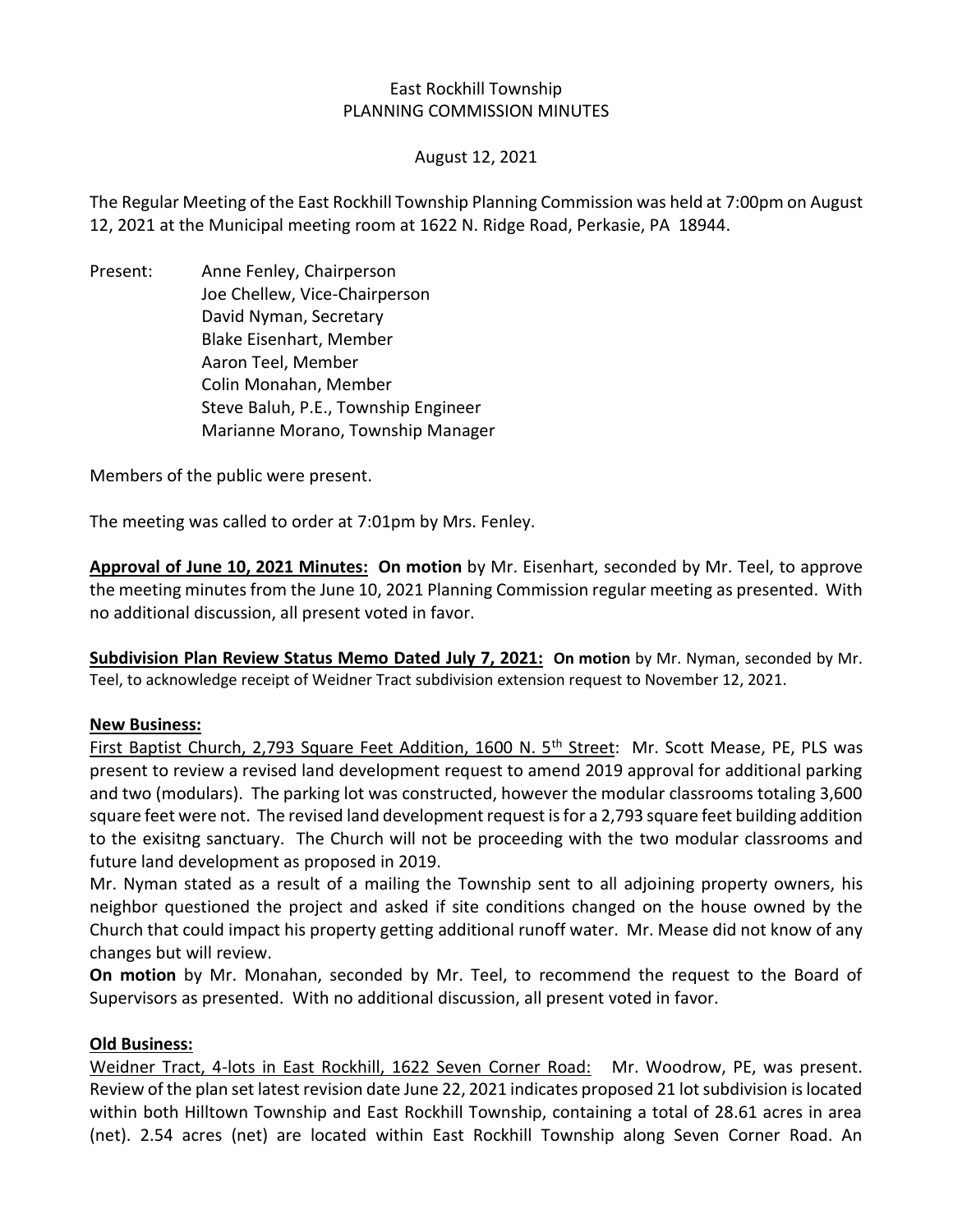approximate 1,650 feet long cul-de-sac street is proposed for access to 18 single family dwelling lots (2 within East Rockhill Township). An additional two single family dwelling lots are proposed with access to Seven Corner Road. One additional lot with existing dwelling takes access from South Perkasie Road. The site entrance and four building lots are located within East Rockhill Township. Lots in East Rockhill Township are 22,000+ square feet in area (50,000+ square feet in Hilltown Township). Site is located within the Suburban (S) Zoning District in East Rockhill Township. Lots are proposed to be served by public water and sanitary sewer disposal facilities.

The current plan submission contains more design details than the prior submission; however, some items such as utility design is not fully addressed on the plan. Additionally, full extent of Subdivision Ordinance waivers to be requested, street length/configuration, and street ownership/maintenance remain to be resolved/coordinated with Hilltown Township and the developer.

- 1. The 1,650 feet long cul-de-sac street and number of lots serviced by the cul-de-sac street is in noncompliance with Section 22-507 of the Subdivision Ordinance. East Rockhill Township regulations limit cul-de-sac streets to a maximum of 500 feet in length, and to serve access to no more than 12 dwelling units. Hilltown Township Subdivision Regulations are consistent with these limitations for a permanent cul-de-sac street. "Reserved R- O-W" is proposed between lots 15 and 16 for possible future access to an adjoining parcel. Comment should be received from Perkasie Fire Company and Pennridge School District with respect to emergency services access and school bus service. **Applicant to review with Hilltown Township Planning Commission.**
- 2. Proposed street crosses the Township boundary which requires approval by both Townships pursuant to Section 22-505.13 of the Subdivision Ordinance. Street maintenance responsibilities must be resolved between the applicant and Townships if the proposed street is permitted. Pursuant to review by Township staff, it was recommended that East Rockhill Township only enter into an agreement to provide winter maintenance for the portion of the street in Hilltown Township if the total Cul-de-sac length does not exceed 500 LF (consistent with Township regulations). Township staff does not recommend ownership and full maintenance responsibilities of the Hilltown Township portion of the street. Pursuant to plan notes, no waivers are requested from East Rockhill Township. However, as indicated above, at a minimum, a waiver to permit street to cross Township boundary is required. **Applicant to review with Hilltown Township Planning Commission. Mr. Nyman suggested a homeowner association for the development to maintain the roadway and basins.**
- 3. Within East Rockhill Township portion of the site, the proposed street width has been revised to 36 feet, within a 60 feet wide right-of-way, as previously requested by the Planning Commission. The remainder of the street in Hilltown Township is proposed to be 32 feet wide, within a 56 feet wide right-of-way. Curb and sidewalk are proposed on both sides for the full length of the street. Plans should clarify/detail the proposed street transition. If East Rockhill Township agrees to maintain the entire street, this office recommends that the entire street be 36 feet wide. (SLDO Section 22-506) **Applicant to review with Hilltown Township Planning Commission.**

East Rockhill Township Planning Commission **August 12, 2021 Minutes** August 12, 2021 Minutes Page **2** of **22** 4. Site capacity calculations have been included on the plan and indicate that 4 dwelling units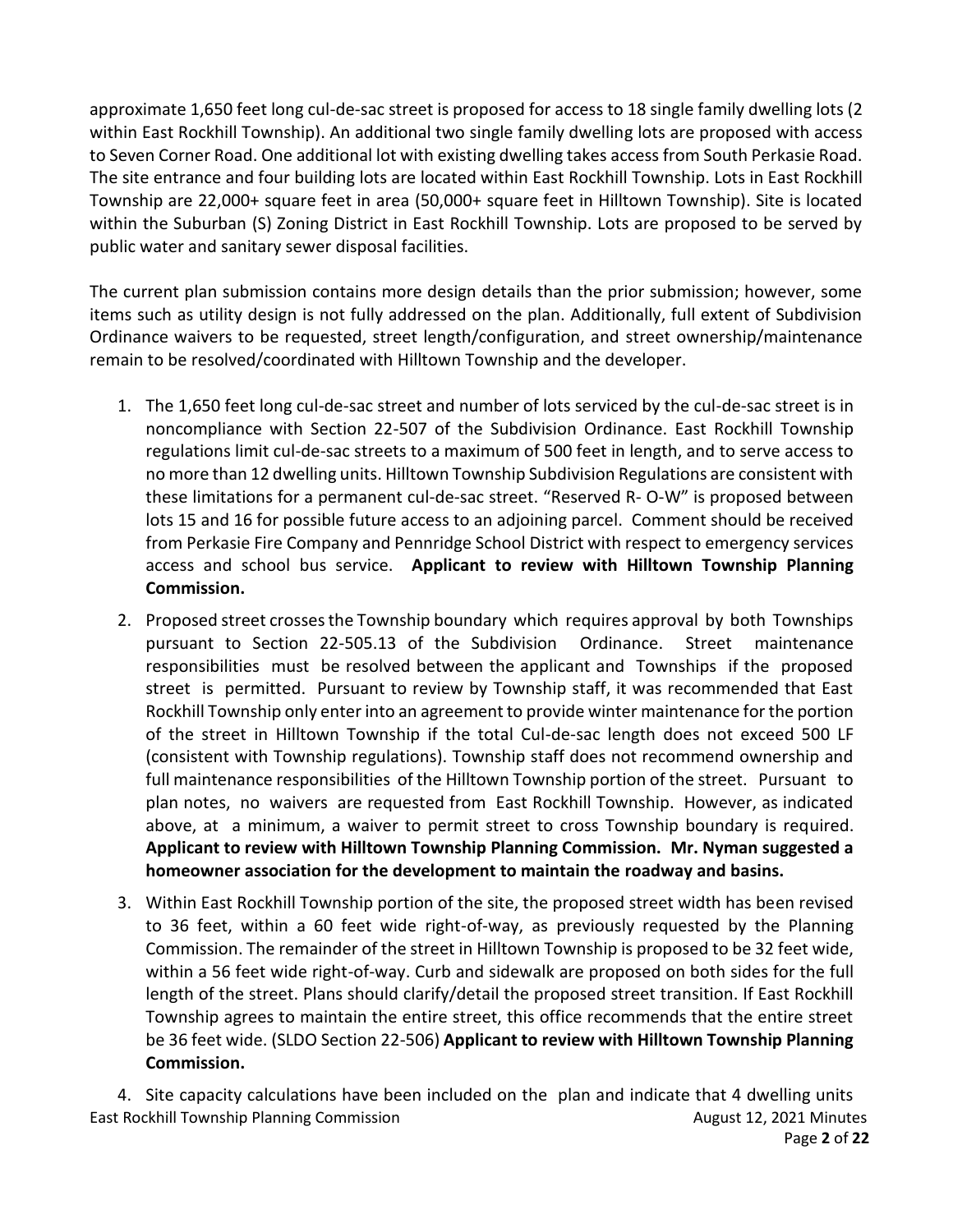are permitted in East Rockhill Township. Proposed configuration of lots 21 and 22 have been revised to eliminate lot area crossover into Hilltown Township. Lot lines will follow the Township boundary as required by Section 22-502.3 of the Subdivision Ordinance.

The reconfigured lots are shown to take driveway access to Seven Corner Road. Pursuant to Section 22-511.1.B of the Subdivision Ordinance, the driveway for lot 21 should be revised to take access to the proposed street.

### **Will comply. Lots comply with the East Rockhill Township Zoning Ordinance.**

- 5. Improvements are proposed along site frontage with Seven Corner Road including, drainage improvements, widening, curb, and sidewalk. Full width cartway reconstruction/overlay paving is also required. Drainage improvements/storm sewer is proposed to extend southwest into Dublin Way and northeast along two adjoining properties to address existing drainage issues discussed during a site meeting with the neighboring property owners. While these improvements are shown in plan view, enlarged plan and profile drawings have not been included in the plan set. More detailed plans are required to determine the full impact of proposed improvements on grading, tree removal, utilities, and transitions to existing conditions. Additional comments will be generated upon receipt of complete design plans. (SLDO Sections 22-403.10, 505.16, and 506.4) **Will comply.**
- 6. Intersection of proposed street with Seven Corner Road is located within 250 feet of a sharp bend in Seven Corner Road at its intersection with Dublin Way. Sight distance information (required and available) should be submitted to determine if the proposed access location is satisfactory with respect to safe traffic flow/turning movements. As indicated in the comment above, additional/enlarged detail plans should be submitted for review. All improvements proposed along Seven Corner Road should be designed with consideration of driveway for Nyce property, Dublin Way intersection, existing driveway access to TMP 15-11-102 (Wimmer), and existing drainage facilities. (SLDO Section 22-510) **Will comply.**
- 7. Plan details include both concrete and belgian block curb. Plans should clarify type/location of each curb type. Use of Belgian block curb requires Township approval. (SLDO Section 22-512) **Will comply.**
- 8. Post Construction Stormwater Management Report, dated June 2021, prepared by Woodrow & Associates, Inc. was submitted with the plan. A proposed stormwater management basin is located to the rear of lot 19 within Hilltown Township. The basin is proposed to discharge thru a pipe extension to Seven Corner Road via an easement between the adjoining Noll and Eberhardt properties. The basin is designed to compensate for stormwater runoff from the East Rockhill Township portion of the site which bypasses the basin. Copies of easement documents should be provided to the Township to determine if access to, and construction of, the proposed basin discharge improvements are consistent with easement provisions. If necessary, appropriate approval/easement modifications should be obtained by the applicant from adjoining property owner(s) who will be impacted by offsite stormwater discharge. Stormwater management calculations should also verify that downstream conveyance facilities are adequate for proposed flows. Finally, proposed grading over the storm pipe extension must also accommodate surface runoff which flows thru this area.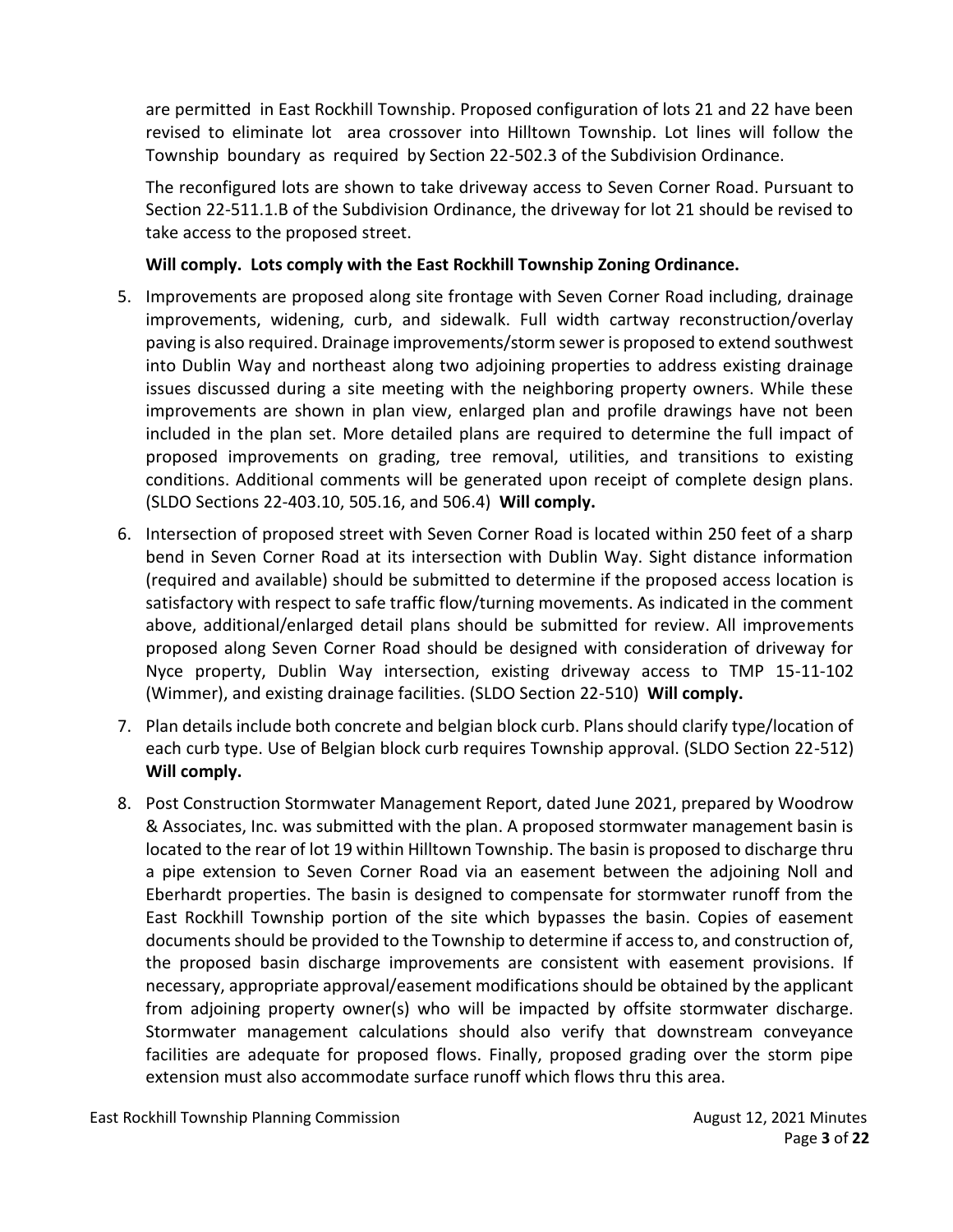The proposed basin is located in Hilltown Township. Hilltown Township design and construction standards are similar to East Rockhill Township. Comments regarding stormwater basin design/construction as contained within the Wynn Associates review correspondence dated July 22, 2021, for Hilltown Township should be addressed.

A portion of the site drains to the northwest, toward existing storm sewer along Dublin Way. While there are no stormwater management basins proposed for this watershed, the post development flow in this direction has been reduced by redirection of a portion of the drainage shed to the basin on lot 19. Additionally, storm sewer is proposed to be installed to the culvert in Dublin Way to improve existing conditions. Note that additional stormwater management comments may be generated upon receipt of revised plans/report addressing the above comments and detailed plans for improvements along Seven Corner Road as discussed in other comments in this correspondence. (Township Stormwater Management Ordinance, Code Chap. 26, Part 3)

### **Will comply.**

9. East Rockhill Township sanitary sewer facilities exist within Seven Corner Road. Design to extend sanitary sewer to serve proposed lots within East Rockhill and Hilltown Townships is shown in plan view. However, detail design information and profile drawings are not included in the plan set. Required design/plan information should be submitted for review. (SLDO Section 22-403.10 & 11 and 520.8)

Applicant should also address proposed sanitary sewer service to the Hilltown Township portion of the property with Hilltown Township Water and Sewer Authority (HTWSA). Interconnection of the HTWSA system with East Rockhill Township sewer system for conveyance and treatment requires approval of anagreement between East Rockhill Township and HTWSA. It should be noted that limited treatment capacity isavailable at the East Rockhill Township sewage treatment plant. Purchase of sanitary sewer EDUs from the appropriate Township/Authority should be resolved by the applicant. (SLDO Section22-520)

Sewage facilities planning modules should be prepared by the applicant and require approval by East Rockhill Township, Hilltown Township, and PADEP. (SLDO Section 22-407)

# **Will comply. Mr. Baluh stated a Township cannot serve outside its municipal boundary however an agreement could allow the flow to be conveyed through East Rockhill's system.**

10. Plans indicate that Perkasie Regional Authority (PRA) public water facilities are proposed to be extended, from near the intersection of Firethorn Drive and Seven Corner Road, to the site to serve al lots. Site is located in the PRA service area within East Rockhill Township. The portion of the site within Hilltown Township is located within Hilltown Township Water and Sewer Authority service area. Applicant should provide confirmation that HTWSA will allow PRA facilities to be extended into their service area. Documentation of willingness to serve the project should be received from the applicable Authority. (SLDO Section 22-519)

Offsite extension of public water facilities may require additional restoration of Township roads. Complete waterline construction details and profile drawings should be included in the plan set for review. (SLDO Section 22-403.10 & 11)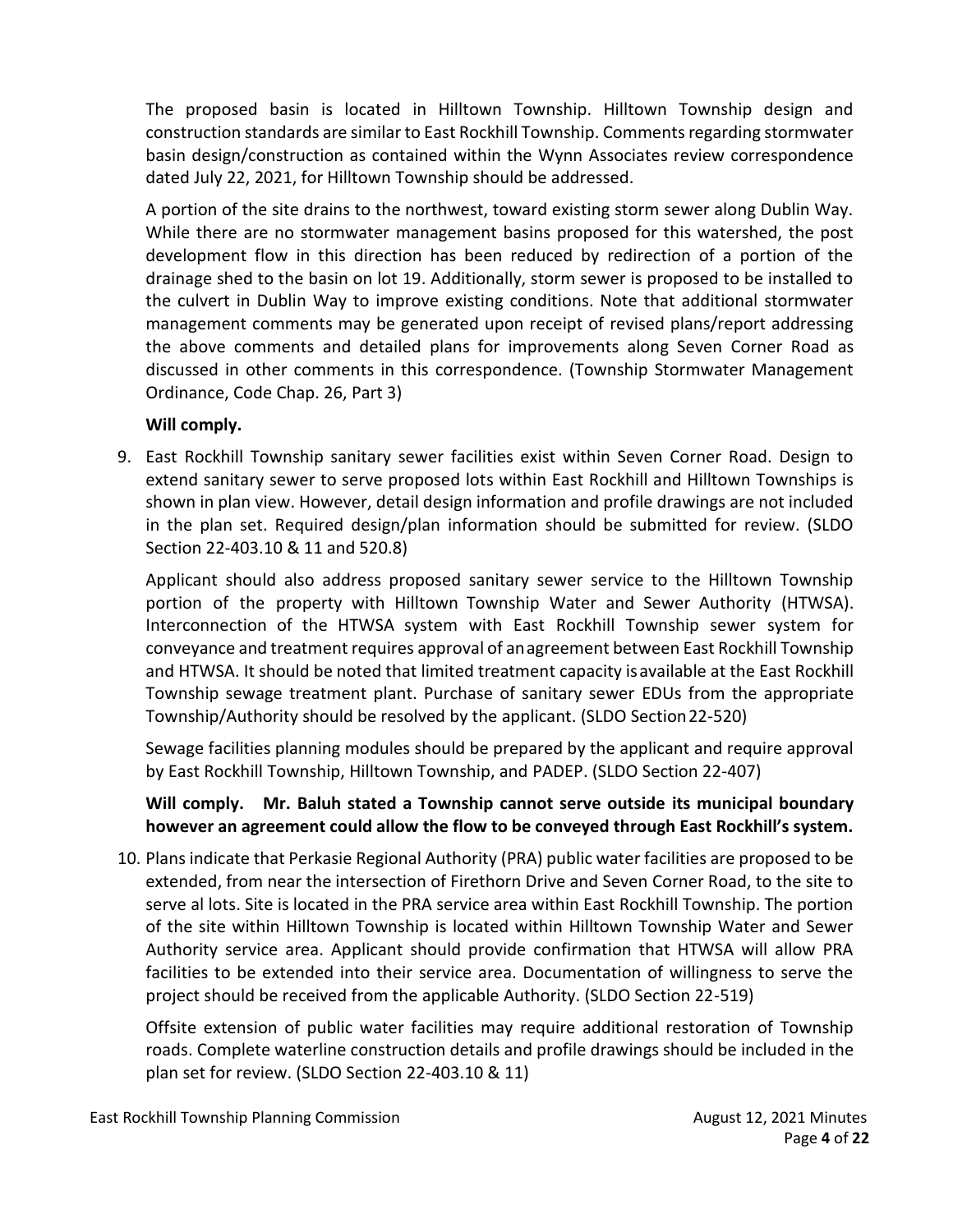# **Will comply.**

- 11. Recreation land in the amount of 1,500 sf per dwelling unit is required to be dedicated in accordance with Section 22-525.C(1) of the Subdivision Ordinance. In the alternate, the Township may accept a fee in-lieu-of land dedication pursuant to Township fee schedule. Correspondence from design engineer indicates that the applicant will offer a contribution inlieu-of dedication. Township should determine if a contribution is satisfactory. **Will comply.**
- 12. A streetlight detail is included on plan sheet 15. However, location of lights does not appear to be indicated on the Landscape & Lighting Plan sheets 12, 13, and 14. Street/intersection lighting should be addressed on the plan in accordance with Section 22-526 of the Subdivision Ordinance. Proposed lighting should be consistent in both Townships. **Will comply.**
- 13. Preliminary plan should address reforestation/afforestation requirements of Section 22-515.8 of the Subdivision Ordinance. Correspondence from the design engineer indicates that the developer intends to offer a fee in-lieu-of this requirement. Analysis of tree requirement should be prepared by the design engineer for a basis of consideration by the Township.

Other landscape plantings (street trees) are shown on plan sheet 12. Street trees are proposed to be located behind the sidewalk. In accordance with Section 22-504.L of the Subdivision Ordinance, two additional trees are required to be planted in the "energy conservation zone" of each lot.

Additionally, at February 11, 2021 Planning Commission meeting, Mr. Wimmer, adjoining owner, requested additional planting to enhance screening along common property line. Additional plantings have not been proposed in this area.

Finally, replacement trees may be required for the clearing of existing trees which appears necessary for storm sewer construction through adjoining properties of Eberhardt and Noll, pursuant to Section 22-515.7 of the Subdivision Ordinance. A comprehensive landscape plan should be submitted to address all planting requirements. (SLDO Section22-515)

### **Will comply. An analysis will be required to quantify the number of trees.**

- 14. Street name should be proposed and is subject to approval by East Rockhill Township, Hilltown Township, and servicing post office (SLDO Sec 22-505.12) **Will comply.**
- 15. Legal descriptions for all easements/rights-of-way proposed on the plan should be prepared by a registered land surveyor and be submitted for review and agreement preparation. (SLDO Sec 22-527) **Will comply.**
- 16. Development/Financial Security Agreement must be executed between the Township and applicant to guarantee installation of public improvements including but not limited to, street improvements, landscaping, stormwater management facilities, sanitary sewer facilities, and erosion/sediment control facilities located within the Township. An "Opinion of Cost" should be prepared by the design engineer and submitted for review. (SLDO Section 606) **Will comply.**
- 17. Outboundary property monumentation should be installed prior to plan recordation and be certified in writing by the responsible surveyor. (SLDO Section 22-522) **Will comply.**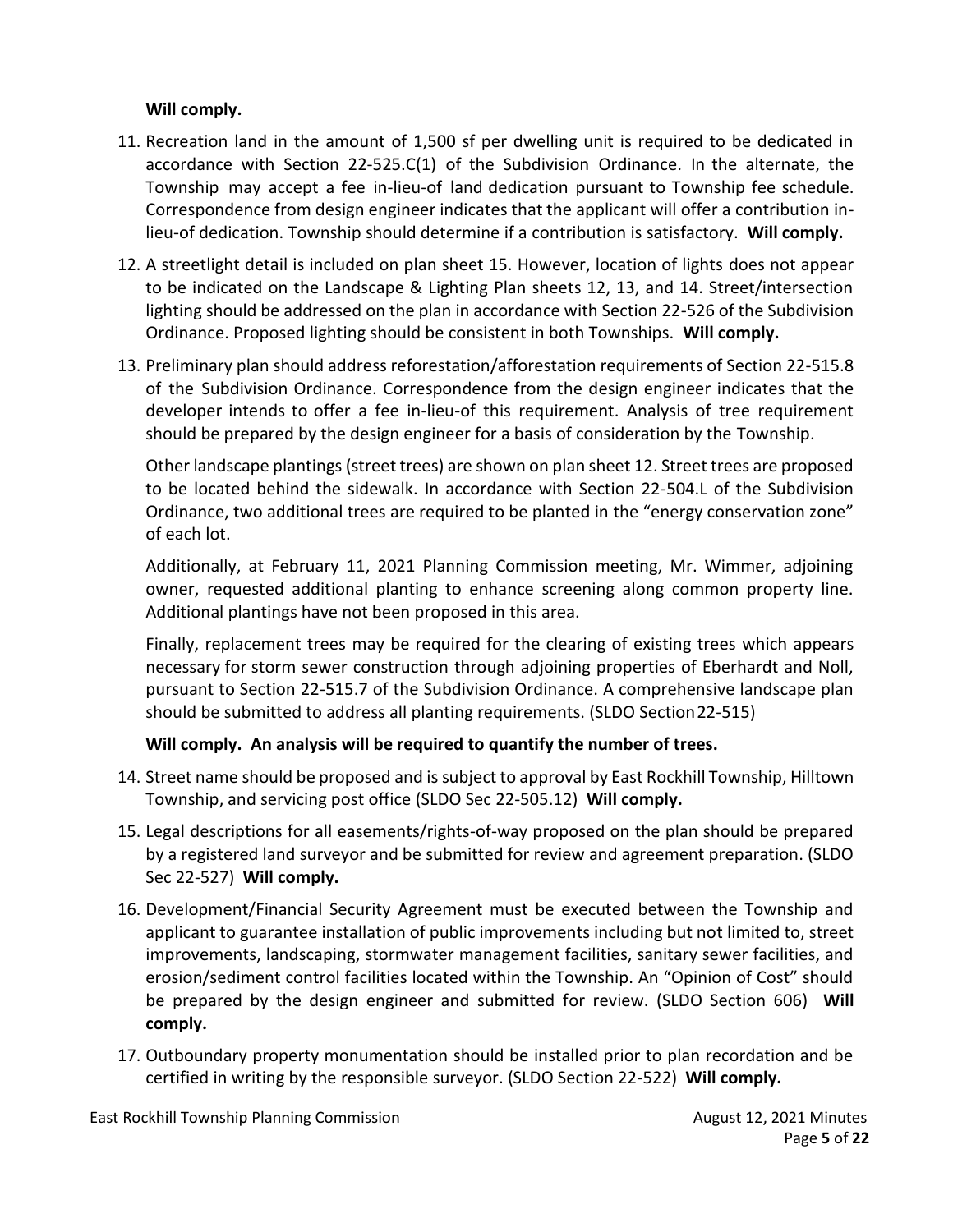- 18. Plans should be revised to address/include all preliminary plan and submission requirements as specified in Sections 22-305, 403, 406 and 407 of the Subdivision Ordinance. As discussed above, plans as submitted are incomplete. Additional comments will be generated based on submission of complete preliminary plans addressing the above comments. **Will comply.**
- 19. Any request(s) for waiver of Subdivision Ordinance requirements should be submitted in separate correspondence and include the Ordinance section(s) involved, minimum modification necessary, and basis for the request, at the time of preliminary plan submission. (SLDO Section 27-308) **Will comply.**
- 20. Comments should be received from Hilltown Township and HTSWA regarding the proposed development; particularly, street design, ownership, and maintenance; utility service and design; and stormwater management. Proposed subdivision layout and improvement design should be consistent and coordinated with the requirements of both Townships where possible. **Will comply.**
- 21. Attached to this correspondence is a review of engineering/drafting details included on the plan submission. All comments should be addressed on revised plans. **Will comply.**

Mr. Chellew questioned if 20 homes could support a Homeowners Association. Mr. Monahan had concern with the financial impact to homeowners due to smaller lot configuration in East Rockhill and noted they have limited or no access to the cul-de-sac.

Lots 20 and 21 exit onto Seven Corner Road. Lot 21 will be revised to have the driveway onto the new road (cul-de-sac). Mrs. Fenley is opposed to four lots in East Rockhill and would prefer two. Applicant reiterated the proposed lots conform to current zoning.

Mrs. Morano will send the plan to Pennridge School District for comments on bus route.

• Mike White, 112 Dublin Way, reinforced water run off currently impacts his property.

McClennen Tract, 198-lots, 1731 Old Bethlehem Pike: Mr. Brian Grant, Select Properties and Mr. Kirk Clauss, PE, were present.

Review of the plan set latest revision date July 16, 2021 indicates proposed 198 dwelling units are proposed on the 66.17 acres tract located between Old Bethlehem Pike and Hill Road, north of Three Mile Run. Plan is proposed as a Performance Standard subdivision (Use B-3) which includes 103 single family dwelling lots (100 village house Lots, 2 existing dwellings & 1 proposed single-family dwelling/McClennen) and 95 townhouse units. The site is subject to a previously approved six lot subdivision which consolidated/reconfigured the existing parcels comprising this application. All parcels were acquired by entities related to the applicant, with the condition that lot 197 will be transferred back to McClennen as a single-family building lot. The subdivision is also subject to a prior Conditional Use (CU) approval (CU adjudication dated July 29, 2011) and subsequent Stipulated Settlement Agreement dated August 27, 2013. Project is located within the Suburban Zoning District and is proposed to be served by public sewer via East Rockhill Township facilities and public water via Perkasie Regional Authority facilities.

As discussed with the prior plan submission, the above referenced CU approval/agreement set/modified many subdivision ordinance design standards and established maximum number of units, street/access layout, and open space areas. The submitted plan is generally consistent with CU plan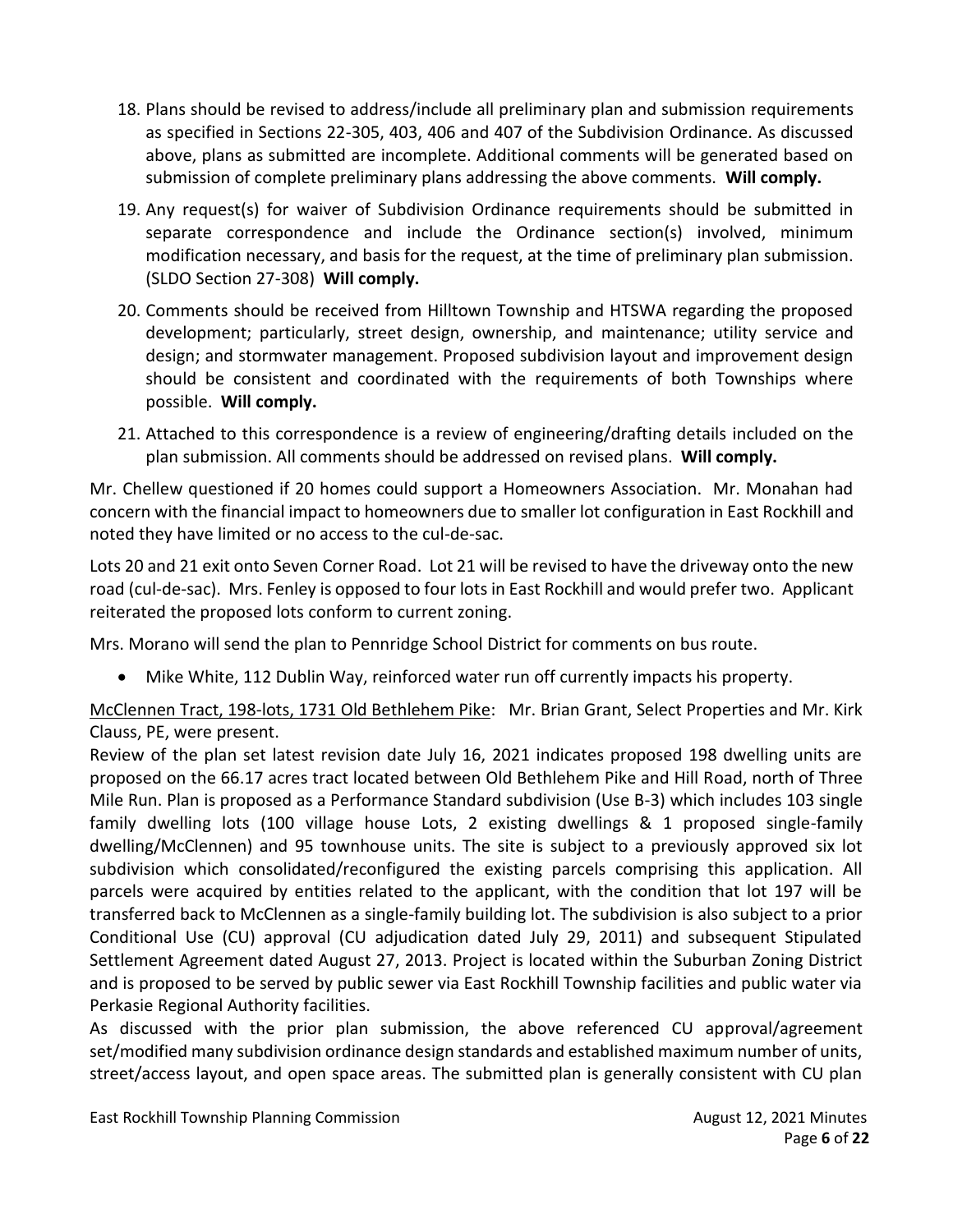layout. Any inconsistencies are noted in the following comments, as well as other design issues which remain to be resolved.

- 1. Recording of the associated six lot subdivision plan must be completed prior to, or coordinated with recordation of the current subdivision plan, when approved, to ensure the proper ownership and transfer of all parcels. Reference to six lot plan and recording information should be included on record plan sheet(s) for the current plan set. **In process of compliance.**
- 2. All current owners/equitable owners of the parcels involved in this subdivision should be clearly indicated on the plan and appropriate owner/notary certifications included on the record plan sheet(s). Appropriate certification should be used (individual, corporate, etc.) and each signature line should include printed name, title, and tax parcel number underneath. **Will comply. It was noted Mr. McClennen no longer owns the parcels.**
- 3. Dwelling unit mix has been modified slightly from the CU plan as discussed during the prior plan review. The plan maintains a total of 198 units. Modification to the agreement relative to dwelling mix requires approval by the Township and Select Properties, Inc. **Proposed are 103 singles and 95 townhouses whereby the Conditional Use Agreement required 99 of each. Will comply.**
- 4. Townhouse units are not proposed to be sold with a standard 1800 square feet (minimum lot area) fee simple lot. It is our understanding that the applicant is proposing to convey the units with only that lot area within the footprint of the dwelling unit. This is often referred to as "zero lot line" or "footprint" lots. The plan does identify an "equivalent 1800 SF lot area" around each unit for the purpose of site capacity/open space calculations. Township Solicitor should determine if the proposed zero lot line or footprint lots are permitted pursuant to the Conditional Use plan or require relief from the Township Zoning Hearing Board for inconsistencies with Use B-3 zoning dimensional requirements. Application of lot area and building setback requirements should be resolved for these lots. Additional information may be required from the applicant regarding intended configuration/conveyance of these lots to permit a full evaluation of compliance with the Conditional Use plan and Zoning Ordinance. (ZO Section 27-304.B3) **Township Solicitor has no zoning concerns with ownership from walls of units in and will review documents as submitted by applicant.**

The following additional conditions requiring further review were established by the CU approval/agreement for townhouse units:

- A. No outdoor storage buildings or structures shall be permitted except for decks and/or patios, unless modified during the land development approval process. Typical Townhouse Detail on plan sheet 65 depicts an "optional elevated deck" on townhouse units. Developer should clarify if ground level patios will be permitted under the elevated decks, if clearance permits. **Three floors are proposed with the main living area on the 2nd floor with a deck and a patio below.**
- B. Architectural features shall be incorporated into the design of each townhouse unit during the land development approval process. Sample architectural elevations of the proposed units should be submitted for consideration (ZO Section 27-304.B3.j)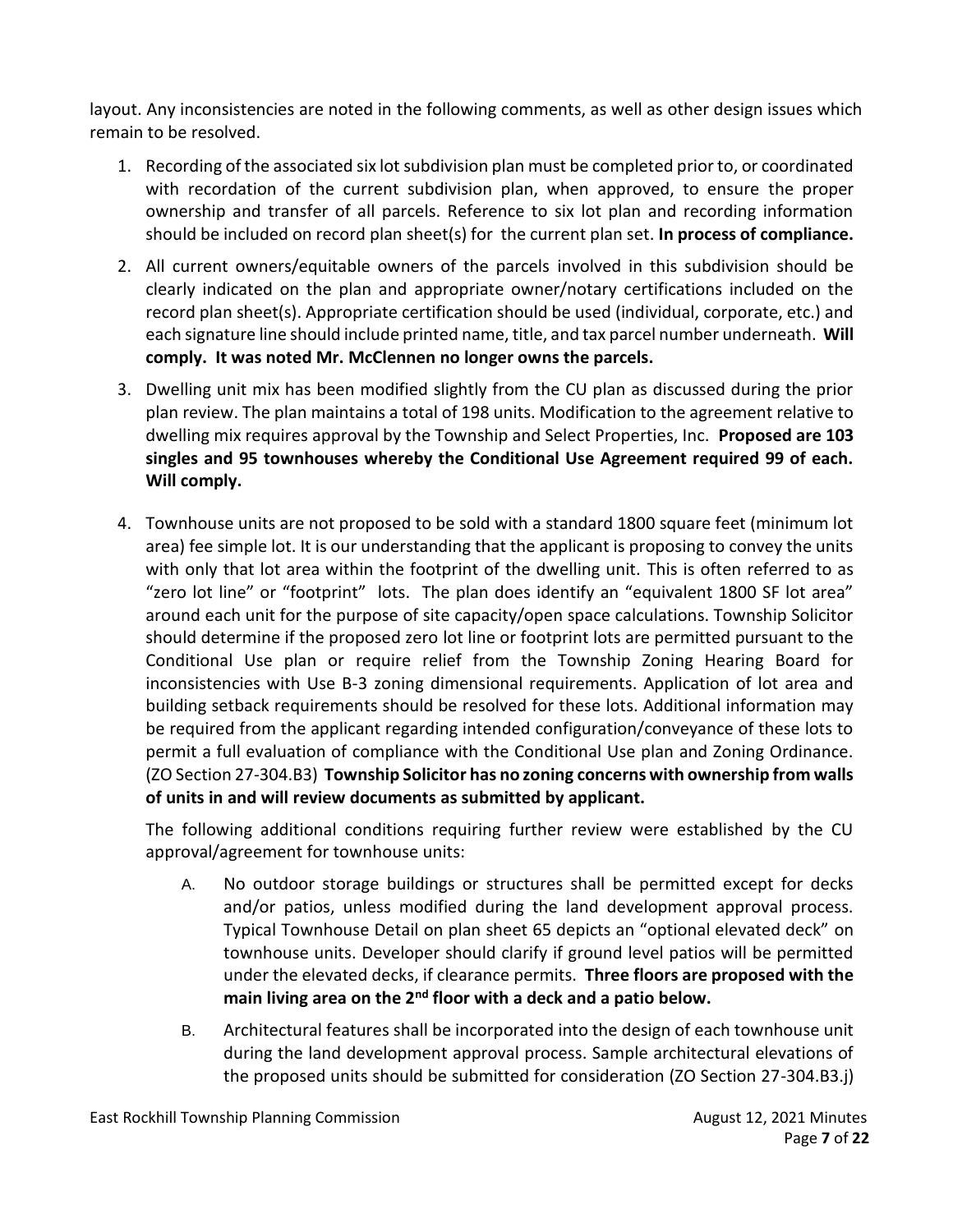### **Will comply.**

5. Village house units are proposed on traditional building lots with lot areas ranging from 6,229 SF to 10,016 SF (minimum 6200 SF required). The sample dwelling footprint shown encompass almost all of the buildable area on most lots. The ability for homeowners to construct additions, decks, patios and accessary structures will be limited.

CU approval/agreement generally waived the architectural requirements of Section 27- 304B.3.c of the Zoning Ordinance village house requirements. However, the developer is required to offer an option to include an unenclosed porch running across at least threequarters of the dwelling front and be at least seven feet in width, on all single-family models offered. Typical House and Lot Detail on plan sheet 65 depicts an "optional patio" and "optional porch (7'x20')". It should be noted that as depicted, the typical house is 40 feet wide with a front entry double garage occupying 20 feet of the house front. Township should determine if the proposed porch layout is satisfactory. Sample architectural elevations of the proposed units should be submitted for consideration.

### **Will comply. Plans assumed everyone would like porch in the stormwater calculations.**

6. In accordance with CU approval/agreement, proposed Roads A & B are designed with 36 feet wide cartway within a 60 feet wide right-of way (except at the boulevard style entrance at Old Bethlehem Pike. Curb and sidewalk are proposed along the entire length of both streets. These streets are intended to be dedicated to East Rockhill Township. As requested by the Township, the Landscape Plan sheets have been revised to propose installation of street trees along the back of the sidewalk (on lots) in-lieu-of between curb and sidewalk. A waiver of Subdivision Ordinance Appendix A construction standards is required for this modification.

Additionally, raised crosswalks are required to be installed at all intersections, subject to review during land development approval process. This office was advised by the design engineer that when investigating design of raised crosswalks at intersections, it was noted that proper drainage along the curbline could not be maintained. In the alternate, the design engineer has proposed installation of raised speed tables as traffic calming measures along Roads A and B. However, due to the small lot frontages and numerous driveways, there are only limited areas where speed tables may be located. Two locations are identified along Road A, (near townhouse tot lot and near lot 105). Only one location is identified along Road B (near lot 134). Locations should be consistent with PaDOT design guidance. Township should determine if the proposed alternate traffic calming measures are satisfactory, or if more locations or other options should be considered. (SLDO Section 22-506.11 & 12 and 528)

**At Township suggestion street trees will be behind sidewalk which will be an amendment to the conditional use agreement. Speed tables may not meet regulations where proposed and therefore a different traffic calming design may be implemented such as pattern pavement at crosswalk.**

7. The CU approval/agreement provided that the streets proposed to serve the townhouse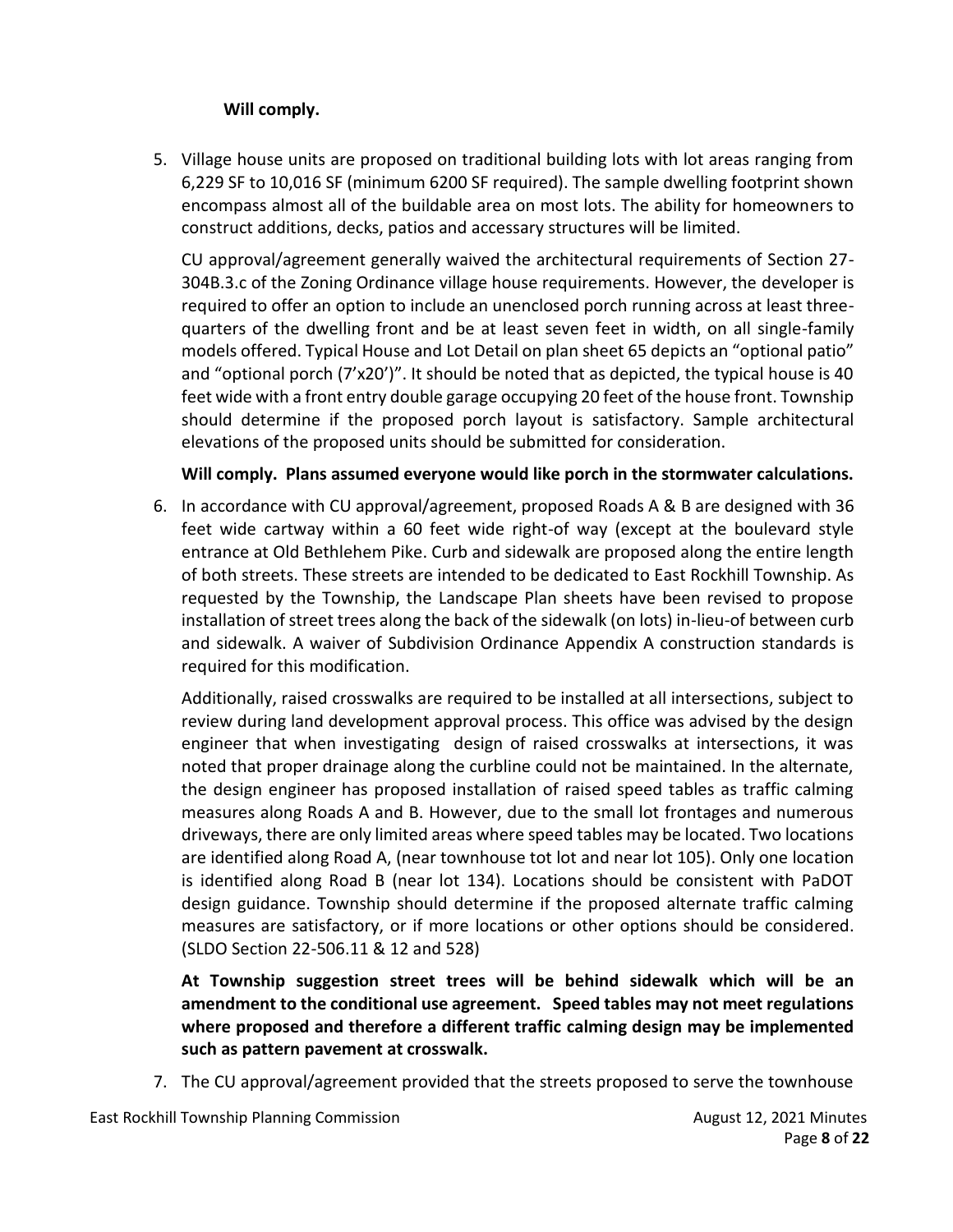units shall be 30 feet in width (with no right-of-way) and be privately owned and maintained by a homeowner's association. Curb and sidewalks are also proposed along the private streets, with no separation (no grass strip). Street design is consistent with the agreement. Additionally, note 9a on plan sheet 1 indicates that streets serving townhouse units will be privately owned and maintained by a Homeowners association. **Comment.**

- 8. Based on lack of grass strip between curb and sidewalk discussed above within the townhouse section, driveway apron/sidewalk details should be included on the plan to maintain sidewalk ADA cross slope at these driveways. Additionally, specific design details for all intersection curb cut ramps should be included on the plan to verify ADA requirements. (SLDO Section 22-513) **Will comply.**
- 9. Requirements for open space areas, trails, recreation areas, and site amenities were generally established pursuant to the CU approval/agreement. The following comments relate to these features:
	- A. Open space areas are generally consistent with the CU plan and are required to be owned and maintained by a homeowner's association, including the stormwater management facilities therein. **Comment.**
	- B. The 30 feet wide buffer zone established along the drainage channel which traverses the center of the development is required to be delineated/protected by installation of fence and/or plantings prior to occupancy of any adjacent dwellings. Design engineer response correspondence indicates that this buffer will be delineated by shrubs. Plantings are not indicated on the Landscape Plan sheets. Proposed planting design/detail should be included on the plan. **It was noted the area is wooded and supplemental plantings will be determined.**
	- C. A public access trail is proposed to be constructed parallel to Three Mile Run thru the site (through lot 197 and open space) and continuing along Old Bethlehem Pike frontage as shown on the plan. Trial alignment has been revised to run generally adjacent to the proposed sanitary sewer main. The revised location bypasses the existing pond to improve constructability as discussed at prior Planning Commission review meeting. This alignment also fully removes the path from the one hundredyear FEMA floodplain. Trail is proposed with an eight feet wide paved surface.

In order to avoid the main stormwater basin from discharging over the path, the path is proposed to traverse part of the basin berm. It appears that the proposed trail grade in this area approaches 10%. This office recommends that the grading be revised to not exceed 5% in this area to maintain ADA compliance for as much of the trail as is feasible. **Will comply.** 

Additionally, Bucks County Planning Commission correspondence dated April 14, 2021 recommends that the trail width be increased to 10 feet to meet the goals of the Liberty Bell Trail Study. **Pathway is 6 feet with no width requirement in the stipulation agreement. It was recommended to soften the 90 degree turns for bike riders and there was not a recommendation to increase the trail width.**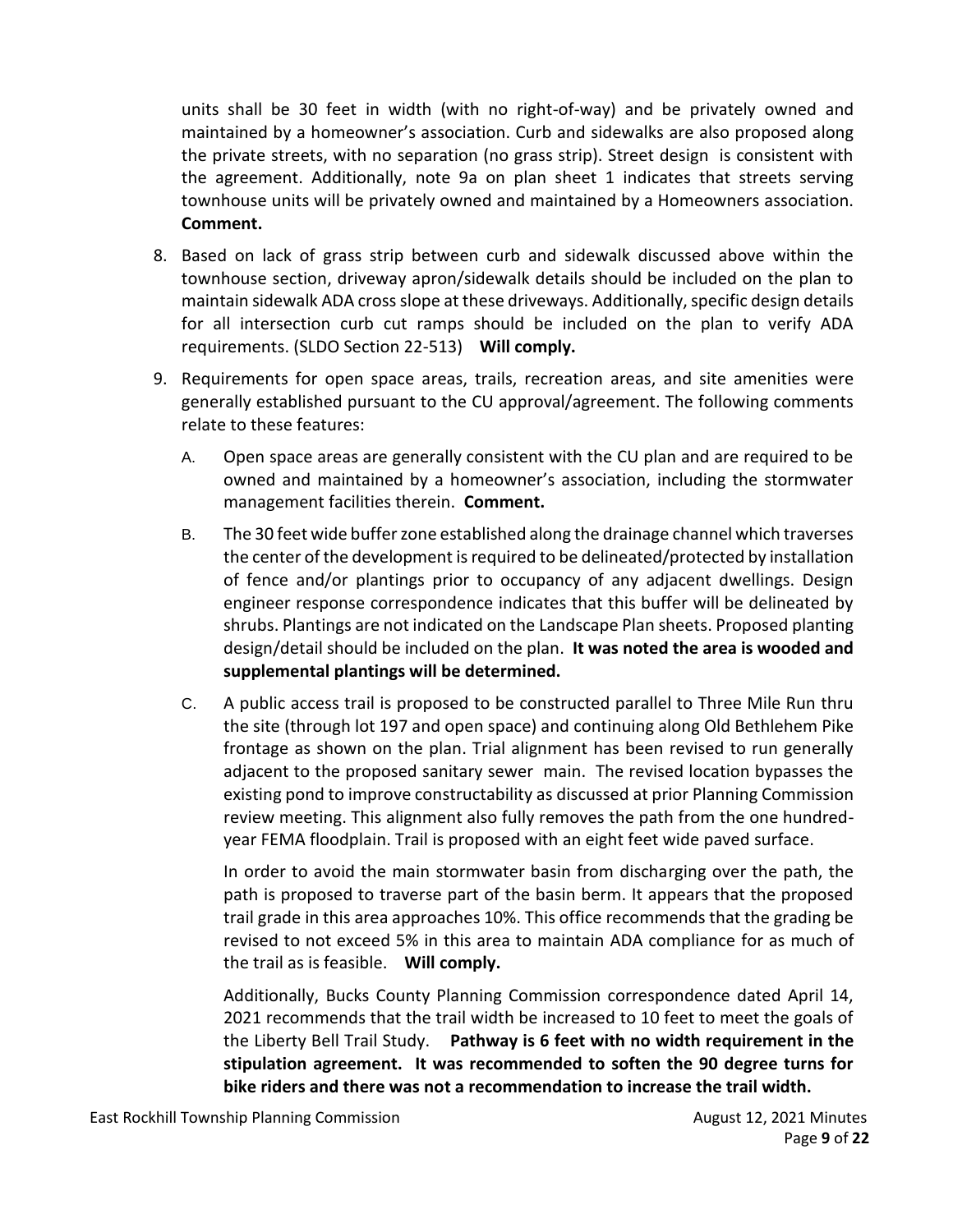- D. A covered group mailbox area for the townhouse section is required to be installed including benches and trash receptables in an architectural style approved by the Township. Location and design details should be included on the plan for review. Design engineer indicated that the servicing postmaster was contacted; however additional detail regarding group mailboxes for the single-family dwellings and location(s) for mailboxes was not provided. Plans should be revised to clarify location, design and required amenities for group mailboxes. **Applicant will follow up with the Sellersville postmaster.**
- E. Sheltered school bus stop(s) are required to be installed at locations to be determined by the Township upon consultation with the Pennridge School District. Sample designs should be submitted for consideration by the Township. **Pennridge School District will be contacted.**
- F. Two "Tot Lot "locations were included on the CU plan. One in the village house area between lots 136 and 137, and one in the center loop of the townhouse area. As discussed at the prior Planning Commission meeting, the applicant has removed the tot lot in the single-family home area. However, details of the consolidated tot lot in the townhouse area have not been included on the plan. The consolidated tot lot should include additional and/or enhanced equipment and amenities in-lieu of installation of two separate tot lots. Complete Tot Lot design including recreational features, bicycle racks, trash receptacles, benches, fence, and shade trees should be submitted for review by the Township. The design for this area must also address protection from the adjacent stormwater forebays and integration with the underground stormwater basin. (SLDO Section 22-525.3) **Will provide detail. Park and recreation board recommended one tot lot with enhanced features and no playing field.**
- G. The small parking area and "level" play field originally required in the northern open space, adjacent to Hill Road has been removed from the plan. Removal of the recreational feature was based on the extensive disturbance required to construct improvements in this area which is wooded, contains numerous surface boulders, and appears to be comprised of poorly drained soils. Correspondence from the design engineer indicates that a contribution to the Township in-lieu-of construction of these improvements will be offered by the developer. An estimate of actual construction costs should be submitted for consideration. Township should determine if it is agreeable to delete these recreational improvements, and/or if alternate improvements are desired. (SLDO Section 22-525.4) **Consensus was a play field should not be required.**
- H. In addition to the above improvements, the applicant is required to contribute a \$100,000.00 Park and Recreation fee to the Township in lieu of installing any other park or recreation improvement not included in the CU approval/agreement. The contribution is to be paid 50% at the time development agreements are signed and 50% upon the issuance of the 50th building permit for the project. **Comment.**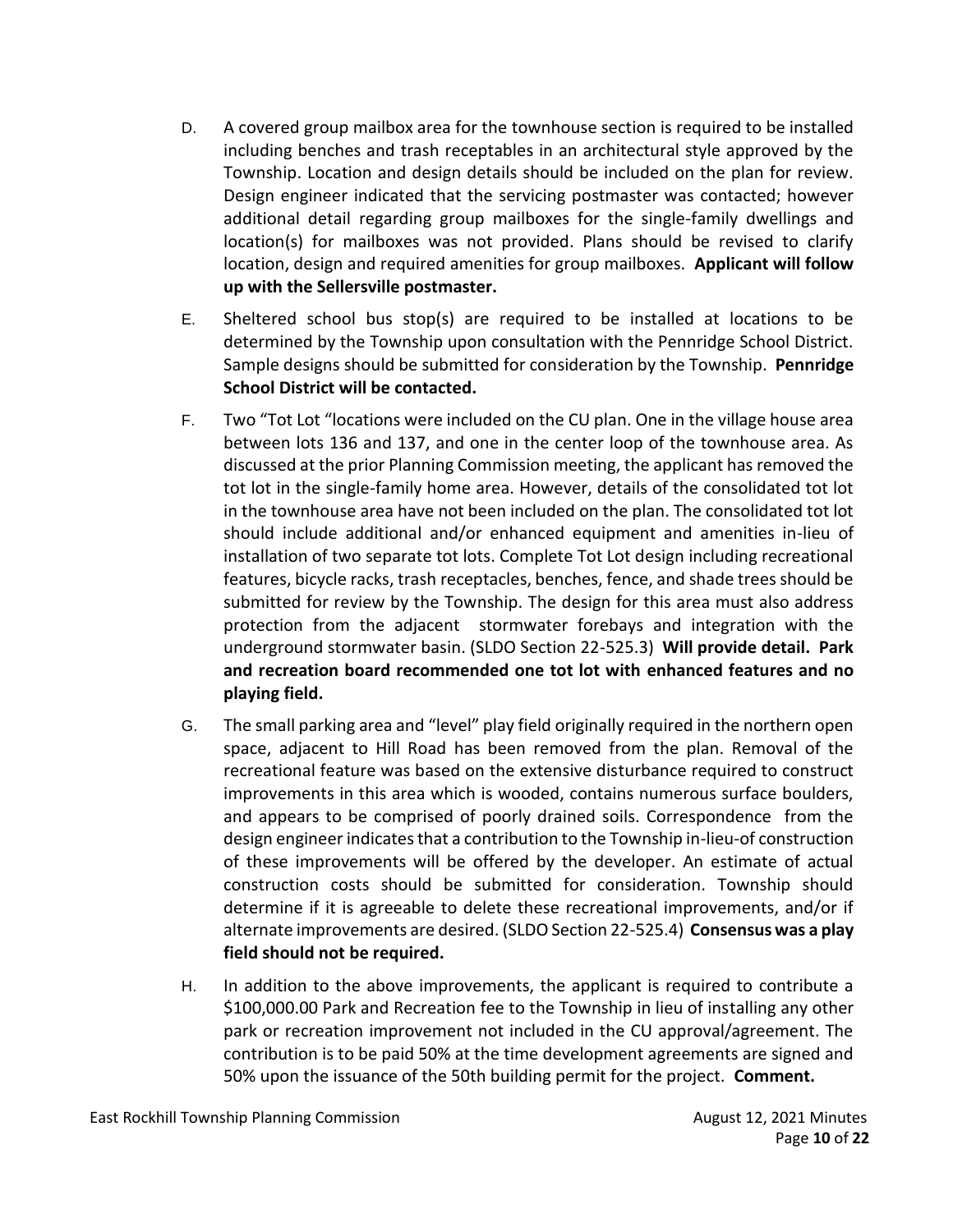10. As discussed above a homeowner's association (HOA) is required to be established to own and maintain several aspects of the development including townhouse area streets, open space, stormwater management, and recreational facilities. HOA should be established in a manner satisfactory to the Township. Required maintenance of all areas (wooded, lawn, natural, recreation, stormwater management, etc.) should be specified. Documentation should be prepared by the applicant and be submitted to the Township Solicitor for review. (SLDO Section 22-503)

In addition to standard HOA documents, disclosure statements for townhouse owners and single-family homeowners should be prepared in a manner satisfactory to the Township Solicitor to clarify limitations and restrictions imposed pursuant to the CU approval/agreement and final subdivision plan approval.

### **Will comply.**

- 11. A minimum 20 feet wide buffer areas are required around the site perimeter adjacent to existing residential properties. Overall Landscape & Lighting Plan, sheet 32, indicates buffer areas. Existing vegetation is to be preserved in the cross hatched areas. Buffer plantings are proposed to be installed along the rear boundary of the townhouse units, and in limited areas along the rear of lots 108 to 113 and 119 to 122. Although these areas are not shown as "woodlands" (as determined at the time of CU plan review), they do contain significant successional growth that would be required to be cleared to install the proposed plantings. A discussed at the prior Planning Commission meeting, consideration should be given to maintaining existing trees within all buffer areas and supplement them with appropriate shrubs and evergreen trees to enhance buffering, particularly in winter. These plantings should be extended along the entire outboundary where new building lots and/or trails are in close proximity to the outboundary. This office recommends that the final determination of planting locations be deferred until clearing is completed and remaining vegetation is reviewed in the field by this office in conjunction with the developer. If deferral is satisfactory to the Township, this requirement should be noted on the plans. **Will comply.**
- 12. Lot layout has been revised to relocate two single-family lots (previously identified lots 106 and 107) which encroached into the buffer yard. These lots are now located as lot 135, in the area of the deleted tot lot, and lot 159, adjacent to the watercourse buffer in Open Space III. The area of prior lots 106 and 107 has been incorporated into Open Space II. It should be noted that grading of this area is still required for stormwater management which will impact some of the existing vegetation in this area. Several trees are proposed to be installed in the regraded area. **Changed in response to Planning Commission comment.**
- 13. With respect to the townhouse buffer area proposed grading will require clearing of almost all existing vegetation up to the property line of the adjoining Lobelle property. Proposed buffer plantings include a row of closely spaced arborvitae and canopy trees spaced 40 feet on center along the property line. In this area, the rear of the townhouse units are approximately 40 feet from the property line. Township should determine if the proposed buffer plantings are satisfactory. Additionally, this office recommends that the

East Rockhill Township Planning Commission **August 12, 2021 Minutes** August 12, 2021 Minutes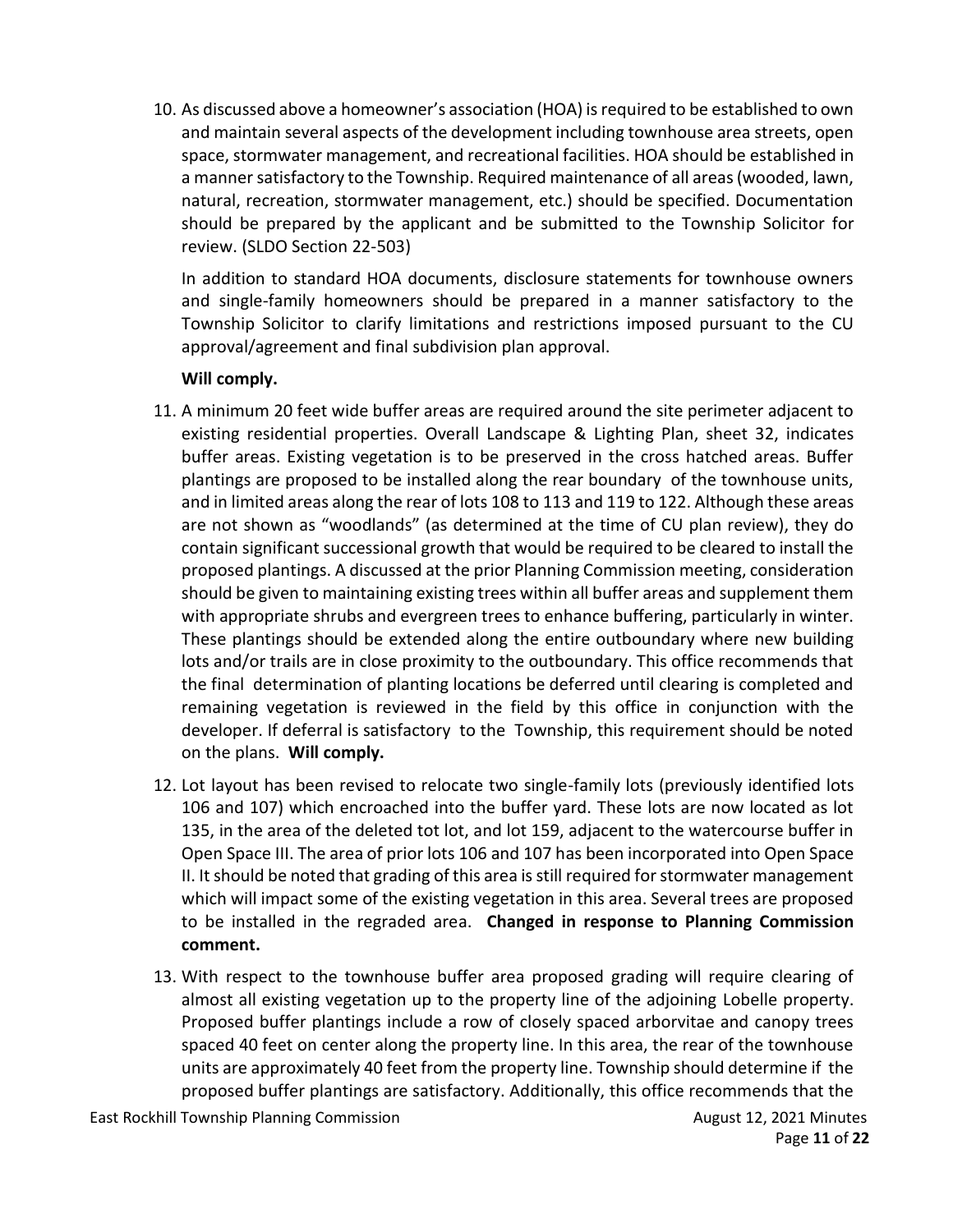proposed storm sewer be shifted approximately 5 feet to provide additional separation from the property line to increase the area for buffer plantings and minimize long term conflicts with the underground utility. (SLDO Section 27- 1904.b) **Will review.** 

- 14. Variation of landscape/buffer plantings should be proposed as recommended by Bucks County Planning Commission correspondence dated April 14, 2021. (SLDO Section 22- 515) **Will review.**
- 15. The CU approval/agreement contained several provisions related to traffic and adjoining street improvements as follows:
	- A. The developer is required to acquire rights-of-way as necessary to design and construct a roundabout pursuant to PennDOT design guidelines at the intersection of Three Mile Run Road and Park Avenue. If construction and/or right-of-way acquisition is determined to be infeasible, there are provisions for reduction in the number of building lots and a contribution in-lieu-of construction to the Township. Traffic Planning and Design (TPD) has reviewed the current conditions at the intersection and determined that a roundabout design appears feasible. It is our understanding that the design engineer is acquiring additional field survey information and researching existing easements/rights-of-way so that a preliminary roundabout design plan may be completed. This plan should establish configuration of the roundabout and the full impact on adjoining properties. Additional comment pertaining to this matter will be reserved pending receipt of survey data, preliminary design, and determination as to whether any easements/right-of-way will be required to be obtained to construct the intersection improvements. **Round-a-bout is under review by the Township Traffic Consultant.**
	- B. The location of the site access along old Bethlehem Pike was established with the CU plan. A left turn lane is required at the site access as shown on the plan. The CU approval/agreement also required curb and storm sewer along the site frontage, subject to land development plan review. Plan and profile drawings of Old Bethlehem Pike improvements are not fully detailed/dimensioned in the plan submission. Additional plan details including typical cross sections are required to determine the full extent of improvements necessary along the site frontage. Configuration of left turn lane and site entrance should be reviewed by TPD when complete plans are received. (SLDO Section 22-505.16, 506 & 512) **Round-a-bout is under review by the Township Traffic Consultant.**
	- C. Widening, curb, and sidewalk was not required to be installed along Hill Road site frontage. Overlay paving and shoulder grading of Hill Road from the site entrance to Three Mile Run Road is required. As a large portion of this area was paved by the Township since the CU approval/agreement was completed, consideration should be given to reviewing the existing conditions of Hill Road and discuss alternate improvements (such as drainage swale/storm sewer repair/extension) with the applicant. Plan sheet 42 includes the Hill Road frontage. Additional detail/cross sections are necessary to clarify intersection design, clearing and roadside swale grading necessary for improvements. Further, storm sewer previously proposed to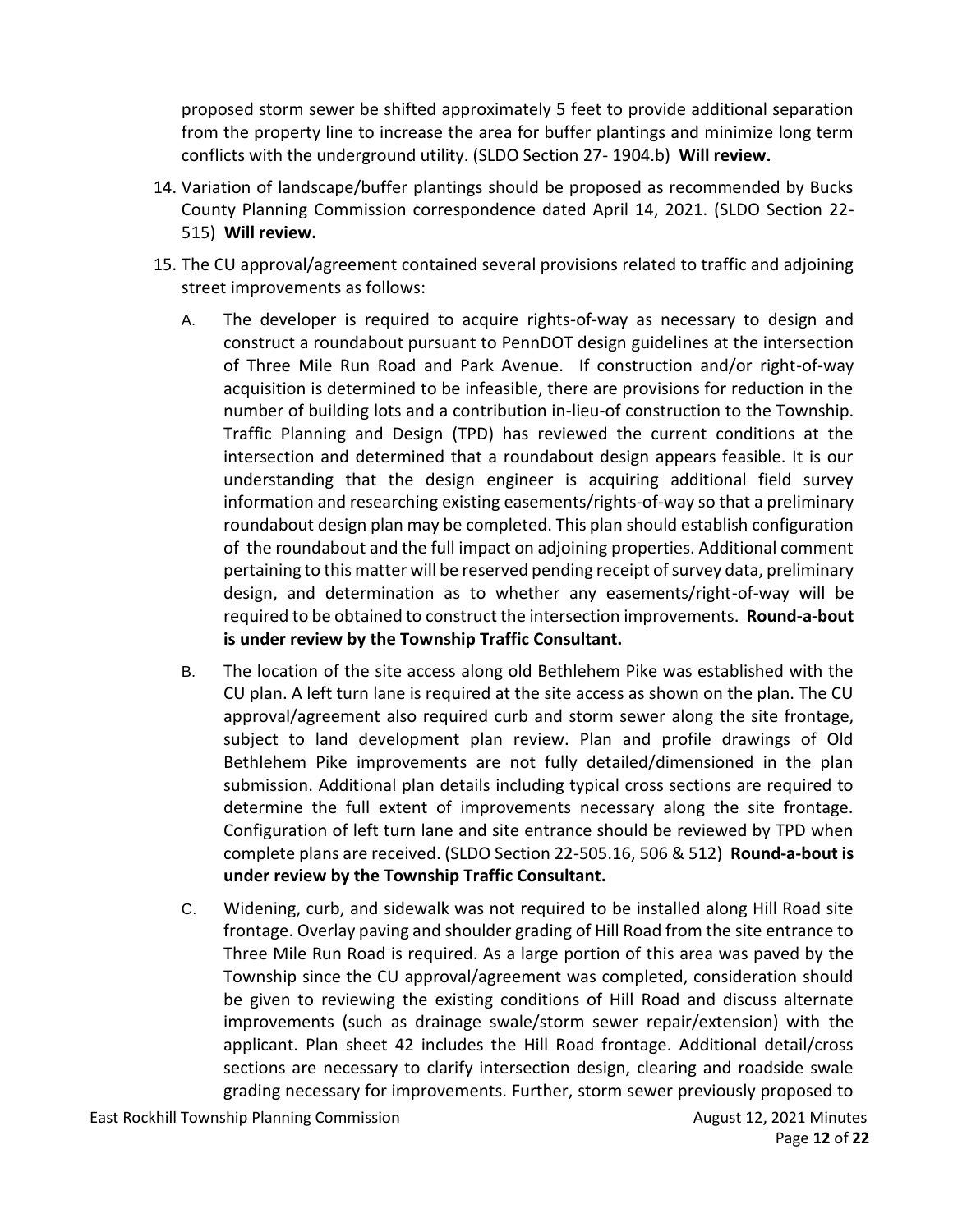intercept roadside drainage has been eliminated. Drainage patterns/grades should be clarified on the plans to determine how stormwater will be addressed at the Hill Road entrance. (SLDO section 22-505.16) **Under review.** 

- D. Fire and garbage truck turning movement diagrams have been included with the plan set. Design engineer should clarify if the lines shown outside of the cartway at the Hill Road entrance represent the wheel path, or vehicle overhang. Additionally, no parking zones with appropriate signage should be established at intersections based on the turning movement diagrams. Further, it appears that nearly all of the private drives in the townhouse section should be restricted from parallel parking. **Will comply.**
- 16. Several environmental reports were previously submitted with the application. They include a Wetland study prepared by Nova Consultants in July 2010, U.S. Army Corps of Engineers preliminary Jurisdictional Determination (JD) report dated November 23, 2010, and stormwater infiltration reports dated April 23, 2012, and January 14, 2021, from Penn's Trail Environmental, LLC. The following comments relate to submitted documentation:
	- A. The older reports reference prior survey plans prepared by Pickering Courts & Sommerson (PCS). There are some different features (waters) noted on the PCS plans which are not are shown on the current plans. Record plan notes should clarify the limit of information used from these plans.
	- B. As noted in the preliminary JD, the findings were valid for five years. Application should be resubmitted to USACOE to obtain a current determination to verify regulated features. (SLDO Section 22-409)
	- C. Subdivision plan floodplain note should eliminate reference to 1999 FEMA mapping. The effective date of the current mapping, March 16, 2015, should be referenced. (ZO Section 27-1902, Twp Code Chapter 8)
	- D. Several permits are required to be obtained by the applicant, including floodplain encroachment and PADEP General Permit for sanitary sewer crossing of Three Mile Run. Additional permits and/or township requirements may be applicable upon resolution of the above.

### **Under review.**

- 17. Post Construction Stormwater Management Report dated March 12, 2021, latest revision date July 16, 2021, prepared by Schlosser & Clause was submitted with the plan. In general, a storm sewer collection system is proposed throughout the site to direct stormwater to various water quality forebays which discharge to a large stormwater basin located in the open space adjacent to Three Mile Run. An additional underground basin is proposed in the center of the townhouse area. The following comments are made with respect to stormwater management.
	- A. Several Appendixes (C, H, I, J) were not included in the submitted report.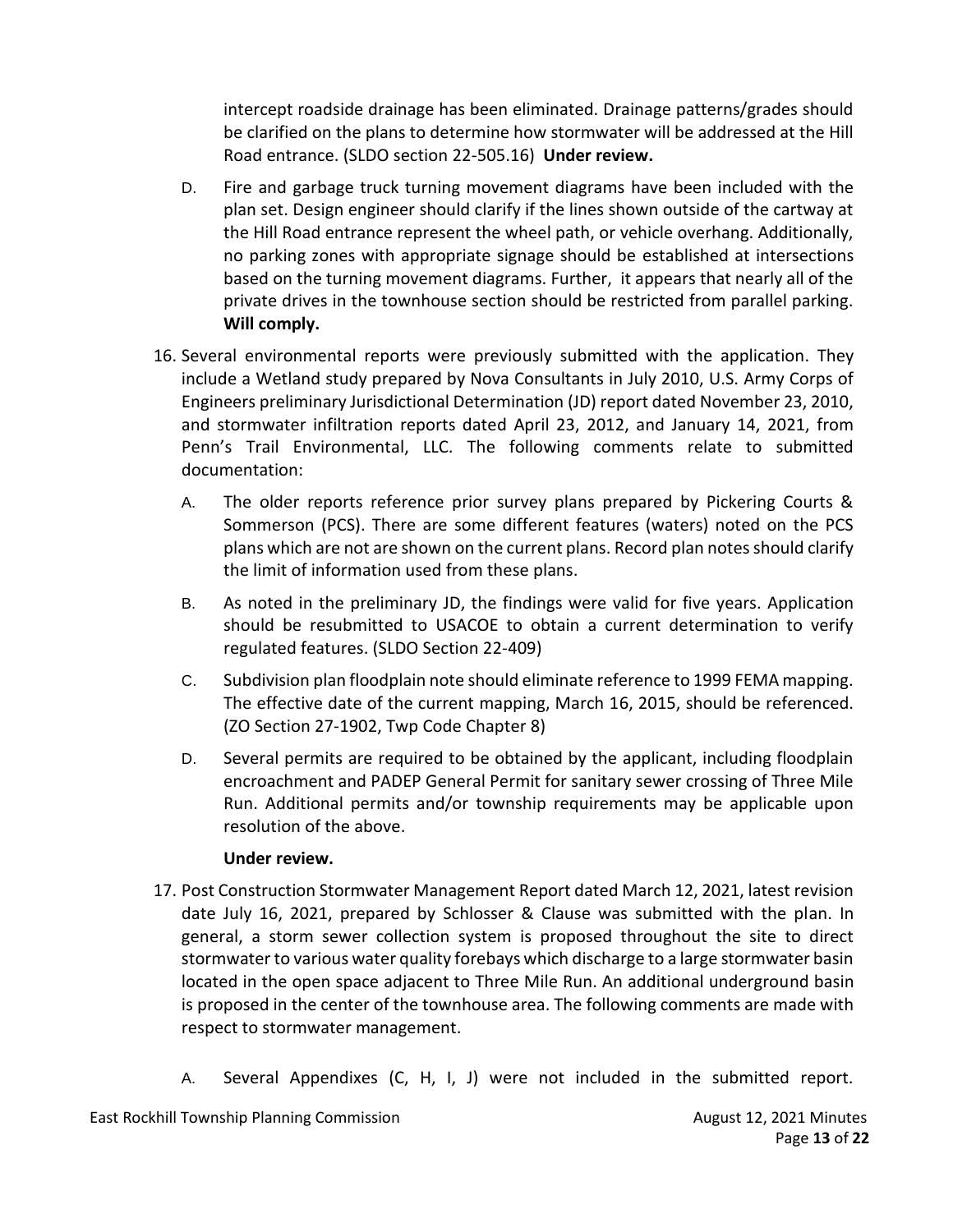Information should be submitted to allow for a complete review of the stormwater management system.

- B. The soils report indicates generally poor infiltration and shallow limiting zones. Design engineer should verify suitability for infiltration, separation between basin bottom and limiting zone, and dewatering calculations for all stormwater facilities. (SMO Section 26-325.A)
- C. Standard Township water quality calculations, recharge calculations, and stream bank erosion requirements should be addressed in the report. (SMO Section 26-316, 317 & 318)
- D. Individual point(s) of study, watershed sections, and/or stormwater facility, post development discharge rates should be included in the introduction/narrative summary charts.
- E. Pre-development stormwater calculations should utilize meadow as the cover factor for existing on-site impervious surface. (SMO Section 26-320.1.C)
- F. Stormwater narrative should clarify impervious surface basis used in the calculations. This office recommends that maximum allowable impervious surface be utilized for the village house lots to permit future improvements on the lots without the need for additional/modified stormwater management facilities.
- G. Flow path for main stormwater basin discharge should be analyzed for erosion control, protection of adjacent sanitary sewer.
- H. Existing topography/swales should be clarified along the outboundary in the vicinity of the adjoining shared driveway adjacent to lot 105 and 106 to verify existing/proposed drainage patterns.
- I. During construction stormwater (sediment basin) analysis should be submitted. (SMO Section 26-321)
- J. Design calculations for swales, culverts, spillways, and other stormwater improvements should be included in the report. (SMO Section 26-319)
- K. Erosion and Sedimentation Control Plans are included in the plan set; however, the plans do not appear to include all required control measures. Plans should be revised as necessary. Additionally, PADEP/BCCD NPDES stormwater and erosion control calculations should be submitted to verify consistency with proposed design. Verification of NPDES permit issuance and erosion and sediment control plan adequacy must be received in writing from Bucks County Conservation District. (SLDO Section 22-518)
- L. Additional construction details including but not limited to basin outlet structures, basin berm/outlet pipes cross section, spillways, swales, and swale/spillway slope erosion protection should be included on the plan.
- M. Plans should clarify basin side slopes and depth of ponded water to determine if protective fencing is required pursuant to section 26-319.14 of the Stormwater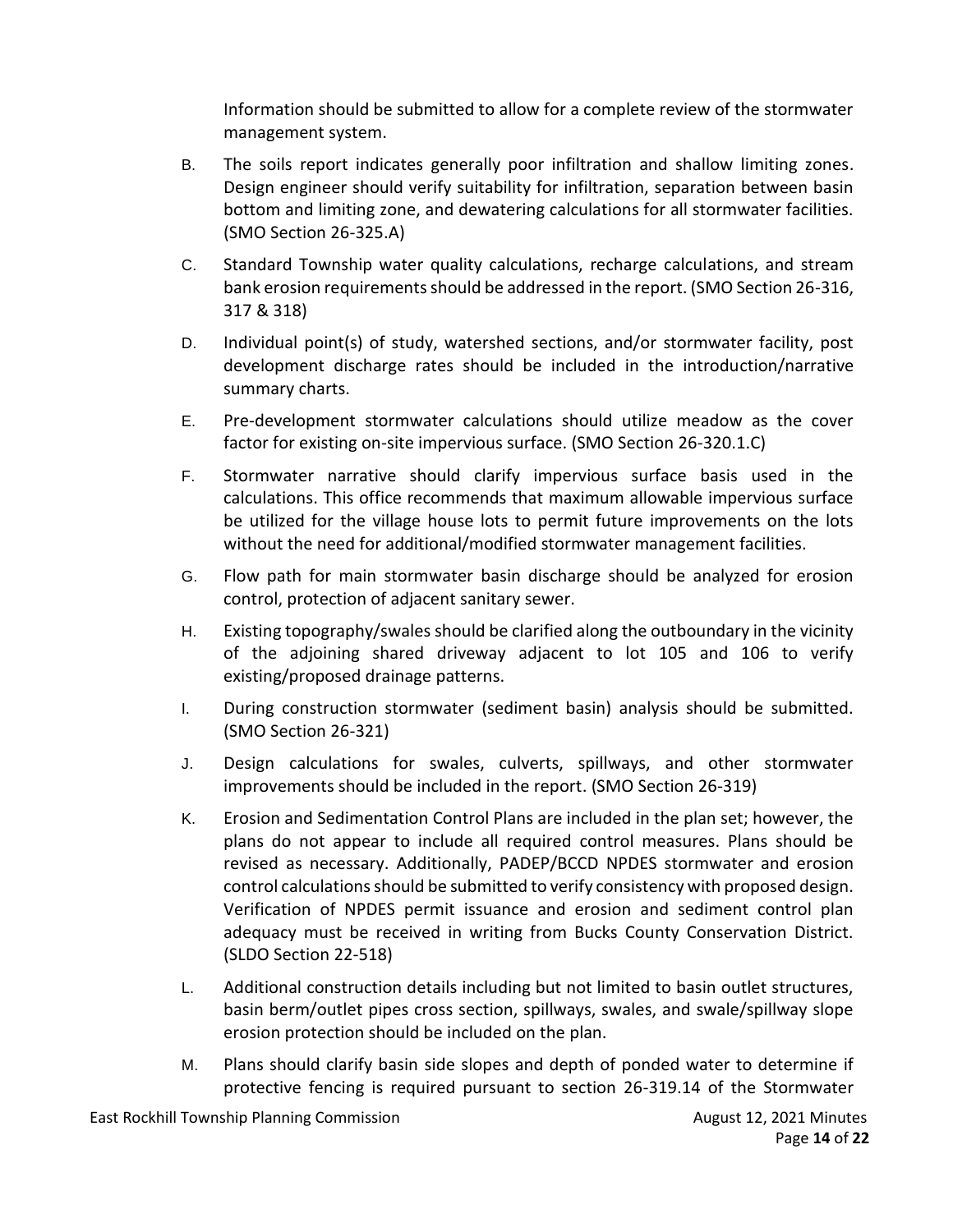Management ordinance.

- N. A 10:1 maximum slope access ramp should be included in each basin design for ease of maintenance. Additionally, a maintenance access path (lawn) to the facilities from Road A should be identified on the plan. (SMO Section 26-319.14)
- O. Basin landscaping is proposed along the outside perimeter of each surface facility except the forebays adjacent to the underground basin. Consideration should be given to designing a more natural planting layout with plantings on the inside and outside of the berm. Also, wet tolerant planting for the basin bottoms should be clarified on the plan. (SMO 26-319.G)
- P. Sump pump discharge locations for all units should be specified on the plan. Sump pump discharges may not be directed so that they would flow overland onto adjoining residential lots, across sidewalks, or into streets.
- Q. Operation and Maintenance agreement for all privately-owned stormwater facilities should be executed between the applicant/HOA and Township to guarantee long term maintenance and structural/operational integrity of the facilities. Agreement should include provisions for Township access to inspect the facilities, but not the obligation to repair/maintain the facilities. Agreement should be in a form satisfactory to the Township Solicitor. (SMO Section 26-345 & 346)

### **Will comply. Will be managed release infiltration.**

- 18. Sanitary sewer service is proposed via extension of East Rockhill sewer system which is located along the opposite side of Three Mile Run. A stream crossing is required to connect the proposed collection system to the existing interceptor. As indicated above, appropriate permits for this crossing should be obtained by the developer. The following additional comments are made with respect to sanitary sewer design (Twp Code Chapter 18 Part 3):
	- A. Lateral locations should be identified in profile drawings.
	- B. Sewage facilities planning modules should be prepared for the project and require approval by the Township, PWTA, and PADEP. (SLDO Section 22-407 & 520)
	- C. CU approval/agreement specifies sewer connections fees for the subdivision, which may be utilized to offset Township costs for reconstruction of the Township sewage pump station.
	- D. Easements for Township access to sanitary sewer system within the townhouse area should be established in a manner satisfactory to the Township Solicitor.
	- E. PADEP general permit and Township floodplain encroachment permits are required to be obtained by the applicant for the Three Mile Run sanitary sewer crossing construction. Appropriate permit details should be included on the plan.
	- F. Additional design and construction detail comments are forthcoming pending review with Public Works Director. Final design of public water system may also impact sanitary sewer design with respect to conflicts/clearances between the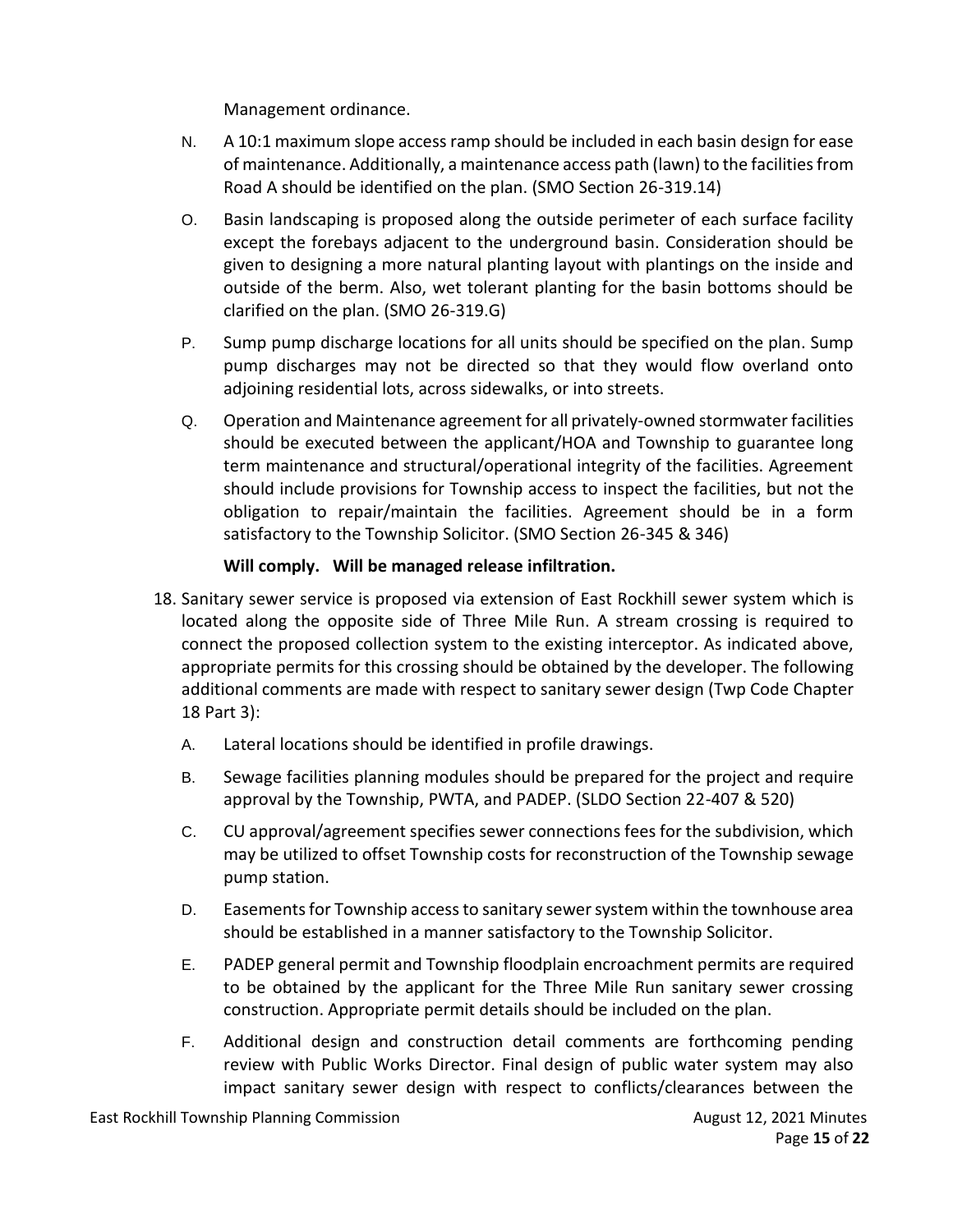utilities.

#### **Will comply.**

19. Subdivision is proposed to be served by extension of PRA public water system. Water line is proposed to be extended along the full length of the property frontage along Old Bethlehem Pike. Verification of satisfactory system design, capacity, and willingness to serve should be received in writing from PRA. PRA has advised this office that they have not received a formal plan submission for this project.

Extent of off-site water line construction should be clarified on the plan to determine extent of street restoration necessary. Additionally, comments should be received from the servicing Fire Chief regarding access and emergency services operations. (SLDO Section 22-519)

### **Mrs. Morano will follow-up with Fire Chief.**

- 20. Street trees are proposed throughout the village house area; however, limited trees are proposed in the townhouse area. Additional trees and/or alternate plantings such as shrubs should be considered to be installed along the townhouse area overflow parking spaces and open space area. The plan should also address individual lot energy conservation trees required pursuant to Section 22-504.L of the Subdivision Ordinance. (SLDO Section 22-515) **Waiver request is anticipated.**
- 21. Pursuant to the CU approval/agreement, a \$10,000.00 contribution shall be made by the applicant to the Township tree fund in-lieu-of strict compliance with the tree replacement requirements of Section 22-515 of the Subdivision Ordinance. **Comment.**
- 22. Plan sheets 32 thru 38 include street lighting. Extent of lighting is limited to intersections and various locations at bends in the street. This office recommends that the applicant provide a highlighted exhibit to clearly identify proposed street lighting locations for Planning Commission review and comment. Type of proposed fixtures should also be clarified on the plans. PPL options for full cutoff LED fixtures should be considered. (SLDO Section 22-409.9 & 527) **Proposed number of 11 are sufficient. It was recommended they be in the vicinity of mailboxes.**
- 23. Street names should be proposed by the applicant and require approval by the servicing post office and Township. (SLDO Section 22-505.12) **Will comply.**
- 24. Design engineer indicates that the development will be constructed in one phase. If phasing of construction is proposed in the future, a phasing plan should be submitted for review to verify extent of improvements to be constructed with each phase. (SLDO Section 22-403.12.E) **Comment.**
- 25. All proposed easements should be clearly identified on the record plans and include metes and bounds. (SLDO Section 527) **Will comply.**
- 26. Legal descriptions for all rights-of-way and easements to be dedicated to the Township should be prepared by a professional land surveyor and be submitted to the Township for review and use in agreements. **Will comply.**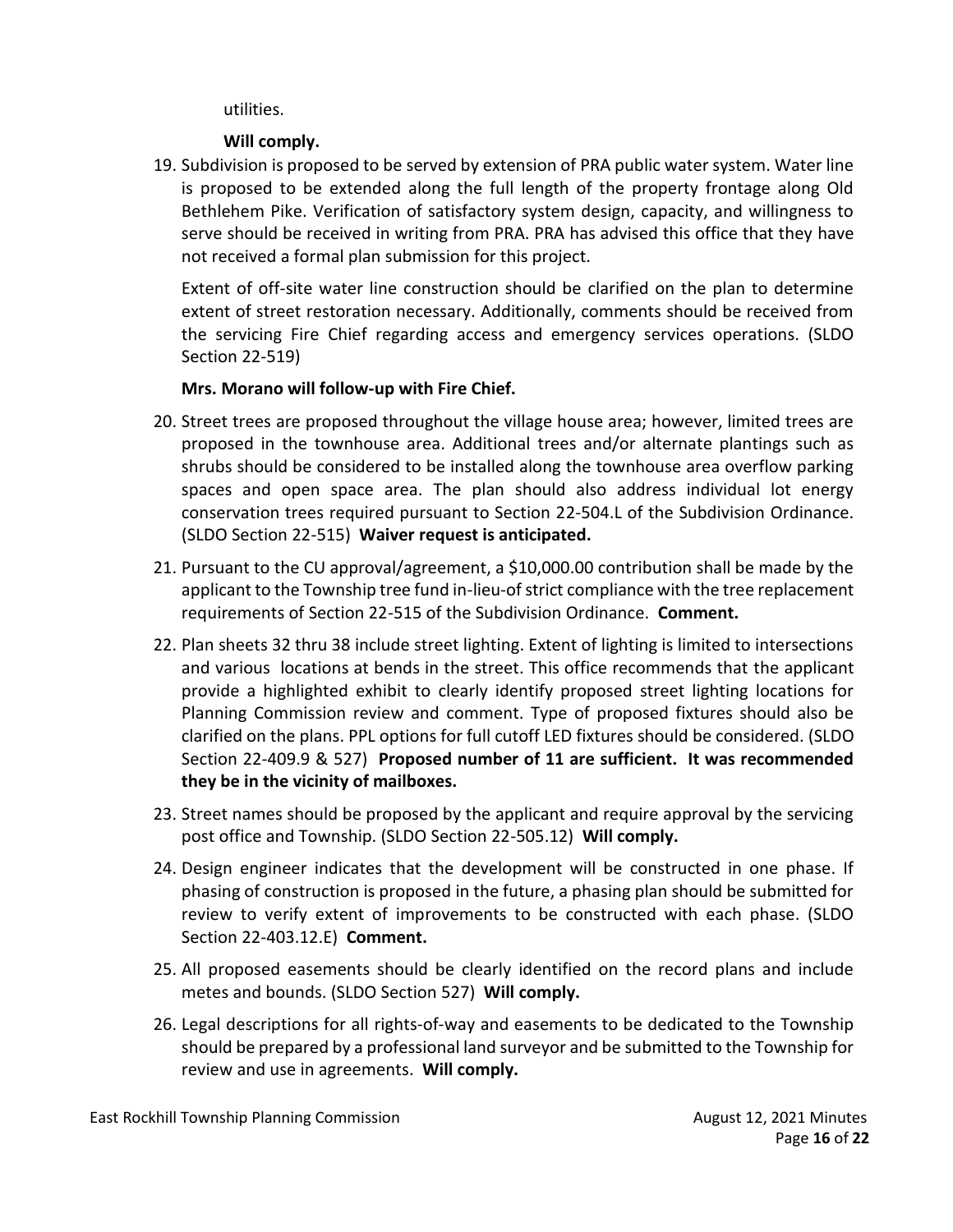- 27. Declaration of easements, conditions, and restrictions, consistent with CU approval/agreement and land development plan approval, should be prepared in a manner satisfactory to the Township Solicitor. **Will comply.**
- 28. Specific disclosure form delineating all easements, conditions, restrictions and/or assessments for each lot owner prior to the sale of any individual lots, should be prepared in a manner satisfactory to the Township Solicitor. **Will comply.**
- 29. Both Street Light and Trash Collection Districts are required to be established for the finally approved plan pursuant to the CU approval/agreement. Documentation should be prepared in a manner satisfactory to the Township Solicitor. **Will comply.**
- 30. Natural gas facilities are located in Old Bethlehem Pike. Applicant should indicate if natural gas service will be extended into the development. If proposed, location of proposed gas main should be indicated to prevent conflicts with other utilities. (SLDO Section 22-521) **Will serve development. Will comply.**
- 31. Property monumentation (outboundary, right-of-way, easements and lot corners) should be installed in accordance with Section 22-522 of the Subdivision Ordinance. Outboundary monumentation should be installed prior to plan recordation and be certified in writing by the responsible surveyor. Lot monumentation should be installed prior to occupancy of the lot. **Will comply.**
- 32. Development/Financial Security Agreement should be required to be executed between applicant and East Rockhill Township to guarantee installation of "public" improvements including, but not limited to, stormwater management, erosion control, landscaping, regulatory signage and street improvements. An Opinion of Cost, prepared by design engineer, should be submitted for review and agreement preparation upon finalization of design. (SLDO Section 22-606) **Will comply.**
- 33. An engineering and drafting detail review memo for the revised plans is forthcoming. Plans should be revised to address these comments in accordance with Subdivision Ordinance requirements. **Will comply.**
- 34. Additional comments may be generated pursuant to resolution of the above issues and other items which may be raised during the public review process. **Comment.**
- Vickie Landis Rentsel, 1813 Old Bethlehem Pike, noted water converges on her parcel now. Mr. Clauss advised her situation would improve with this development.
- Charles Stock, 1700 Old Bethlehem Pike, stated opposition to round-a-bout citing a low offer of purchase for an easement on his property and stated demands for water testing before, during and after development construction.
- Jim Nietupski, 600 Route 313, stated the round-a-bout was best case scenario because traffic warrants did not support a new traffic signal and would like the preliminary plan to stay with the agreement and a play field remain.
- John Corney, 1731 Old Bethlehem Pike, is a tenant on the property and requested a timeline for the project. Tentative construction to begin 2022.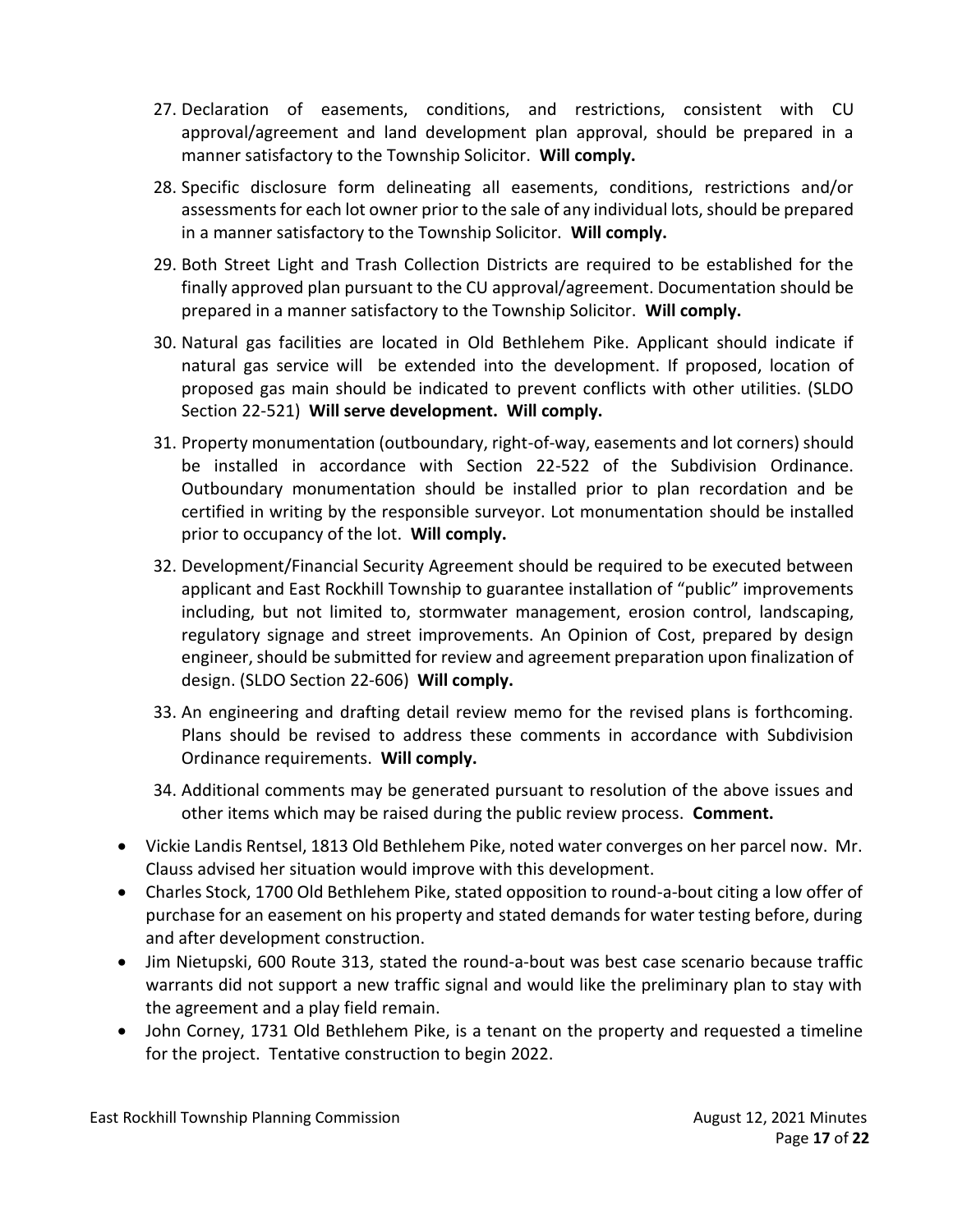- Louis DiTonno, 1 Boulder Drive, questioned water run off to Three Mile Run creek. Basin discharge will be less than today and will be reviewed by Township, Bucks County and Department of Environmental Protection.
- Vickie Landis Rentsel, 1813 Old Bethlehem Pike, asked if public sewer and water would be available. Township with DEP is discussing options to extend water and potentially sewer.
- Charles Stock, 1700 Old Bethlehem Pike, stated trucks will not go through round-a-bout.

Pennridge School District, New Parking and Practice Field, North Fifth Street: Ms. Carolyn DuBois, RLA K&W Engineers and Mr. Kelly Harper Pennridge School District Director of Operations were present. Mr. Harper stated according to 10-year enrollment projections the project will enable every eligible student to be able to park on campus which includes all juniors and seniors eligible to drive. Once completed no external parking will be needed. The fee, as set by the school board, is minimal and is not anticipated to be cost prohibitive to park on campus.

Ms. Dubois reviewed the Township Engineer correspondence.

Review of the plan set revised final land development plan, including Stormwater Management Plan latest revision date July 19, 2021; Post Construction Stormwater Management Plan latest revision date July 19, 2021; Erosion and Sedimentation Control Plan, latest revision date July 19, 2021; and Lot Consolidation Plan dated May 14, 2021 indicates project includes construction of several student parking area additions east and west of the High School to provide an additional 263 student parking spaces in various locations and 46 bus parking spaces at the Transportation facility. Additionally, modification of practice field area is included and installation of additional sidewalks in various locations are proposed to improve pedestrian access. Finally, the consolidation of all Tax Parcels owned by the School District into a single property is proposed. The site is zoned Cultural-Educational (C-E) and is served with public water supply and sanitary sewage disposal by Perkasie Regional Authority (PRA).

- 1. The School District site is comprised of several Tax Parcels totaling 141.46 acres (gross) and 137.6982 acres (net) in area. A small portion of the site along Blooming Glen Road is located within Perkasie Borough. These parcels are proposed to be consolidated to a single property. Recording of the Lot Consolidation Plan and Revised Land Development Plan must be coordinated so that appropriate information and references are included on the plan sets based on the order of recording. School District should clarify desired order of recording and applicable information on the record plans should be revised accordingly. **Lot consolidation to be filed with land development plan.**
- 2. Proposed improvements within Perkasie Borough portion of the site are limited to sidewalk construction along the upper driveway entrance from Blooming Glen Drive. Preliminary plans have been reviewed by Perkasie Borough, and the Borough Manager has advised that formal land development plan approval will not be required by Perkasie Borough. It should be noted that plan recordation at Bucks County Courthouse will require, at a minimum, acknowledgement from Perkasie Borough. **Will comply. Proposed sidewalk is 5 feet.**
- 3. Plan submission includes 4 sets of plans. For Township approval purposes, the "Stormwater Management Plan", sheets 1 thru 50 is the primary plan for Land Development approval.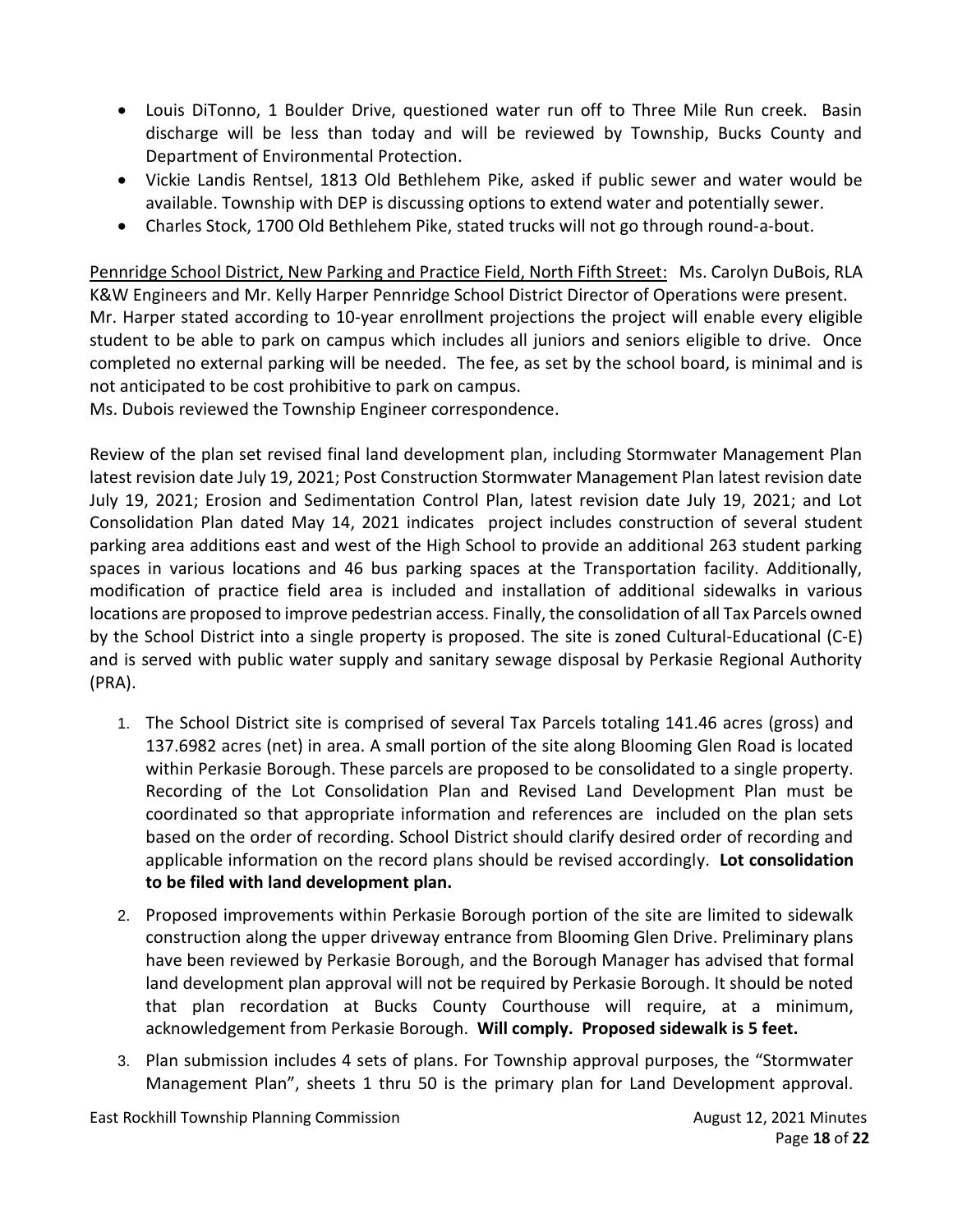Accordingly, this set should be titled "Revised Land Development Plan". Additionally, the design engineer should clarify which sheets of the set will be considered the "Record Plans". The plan sheets to be recorded should, in total, include all required information pursuant to Section 22-404 of the Land Development Ordinance. **Will comply.** 

- 4. The originally approved High School Land Development Plan included several easements which traverse the property for PRA utilities, East Rockhill Township sanitary sewer; and future walking path. These easements have been included on certain sheets of the plan set. However, they are not shown on the Site or Grading & Utility Plans. Plans should be revised as necessary to depict easements to determine if the proposed playfield modifications will impact the location of the Walking Path Easement. Additionally, some of the existing utilities are shown outside of their respective easements. Location of utilities/easements should be verified to determine if modifications to the existing easements are required to align with the utilities. Modification to any easements requires approval between the School District and the respective easement holder. Record plans should reflect any easement modifications. (SLDO Section 22-527) **Will comply.**
- 5. Zoning Data chart on sheet 1 indicates a reduction in proposed impervious surface from existing conditions. It appears that the design engineer incorrectly calculated the impervious surface ratio from the gross site area instead of Base (net) Site Area pursuant to definitions in Sections 27-227 and 244 of the Zoning Ordinance. Calculations should be revised accordingly. If proposed impervious surface ratio exceeds 30%, application for Zoning Ordinance variance approval will be required to be submitted by the applicant for consideration by the Township Zoning Hearing Board. **Detail to be provided with net area not gross area.**
- 6. Documentation of new wetland delineation, completed by Vortex Environmental, Inc, dated June 2, 2021, is included in appendix J of the PCSM report. Delineation study is required to be submitted to the US Army Corps of Engineers to obtain a Jurisdictional Determination (JD). Additionally, verification of PADEP permit issuance for disturbance of the small isolated wetland area above the bus parking lot should be submitted to the Township. (ZO section 27- 1900.h and SLDO Section 22-409). **Will comply.**
- 7. Wetland Margin has been delineated on the plan pursuant to Section 27-1900.j of the Zoning Ordinance. Plan notes indicate that at least 80% of the wetland margin will be preserved. Plan should include listing of original acres of wetland margin area, acres to be disturbed, and remaining protected area. Similar calculations should be included on the plan for any other natural feature disturbance pursuant to mapping and site capacity calculation requirements of Sections 27-1900 and 1901 of the Zoning Ordinance. **Will comply.**
- 8. Landscape buffer yards along the site outboundary and Fifth Street should be clearly indicated on all record plan sheets consistent with those established on the original Land Development plans. (ZO Section 27-19085) **Will comply.**
- 9. It is our understanding that the proposed student parking expansion is intended to accommodate additional on- site parking for many students who currently park off-site due to space limitations. It is not based on any anticipated change in student enrollment or expansion of buildings. However, the added spaces will increase the number of vehicle trips entering and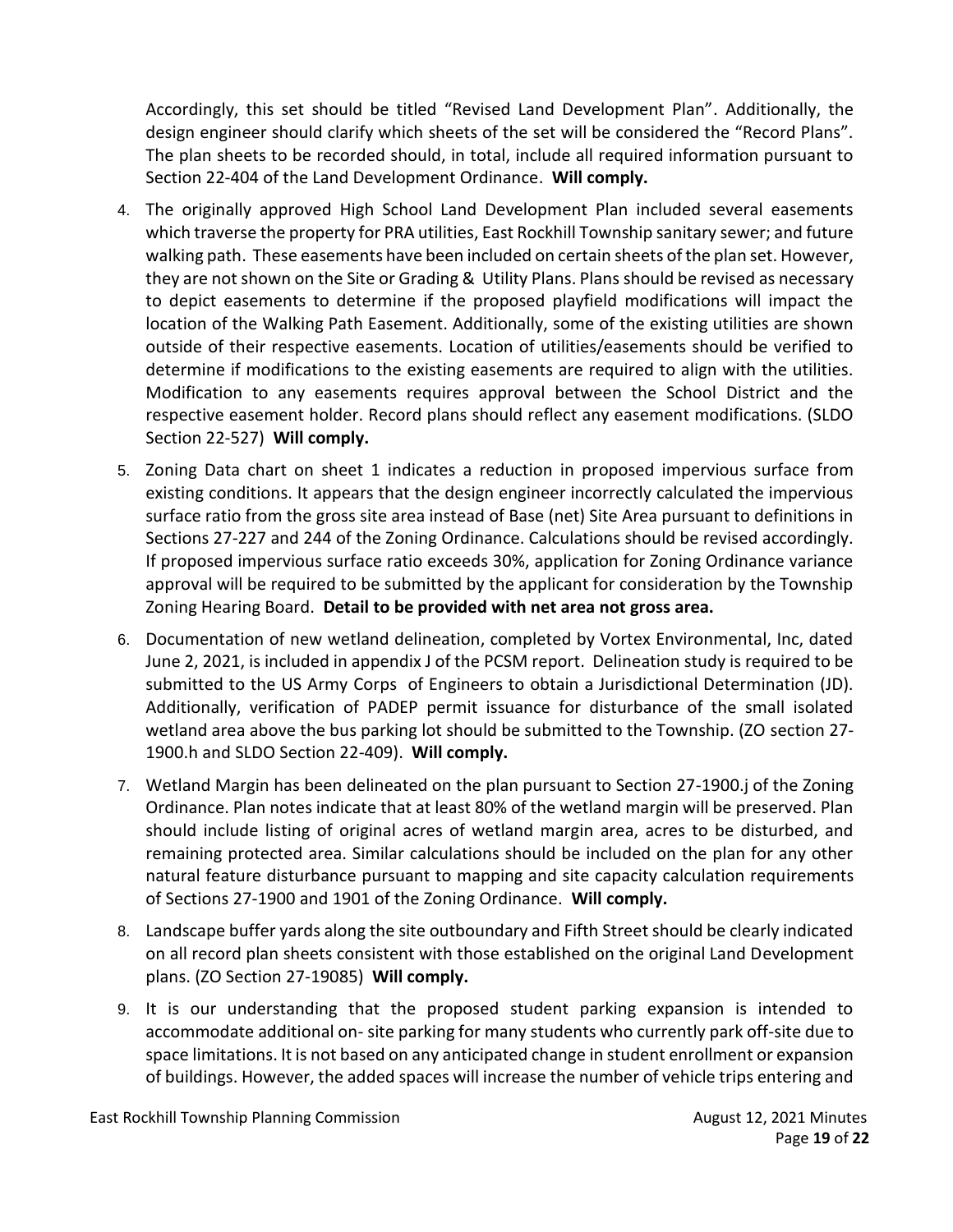exiting the school property. Accordingly, the Township Traffic consultant, TPD, reviewed the proposed improvements with respect to increased traffic counts and possible impact on the two traffic signals along Fifth Street (main entrance & Blooming Glen Drive). Refer correspondence dated May 5, 2021, from TDP for traffic related comments. Township should determine if traffic counts for signal timing analysis should be done at this time using historic data or be deferred until completion of construction. If deferred, an agreement should be executed between the Township and School District to guarantee completion of the traffic counts/signal timing analysis and optimization of the signal timings if warranted by the study. (SLDO 22-406) **Applicant has received a review letter from Township Traffic Engineer, Traffic Planning and Design (TPD) dated May 5, 2021. Two exisitng signals to be re-timed as deemed necessary. Survey results indicates 98% of the students will return in-person on the first day of school. Applicant will discuss the timing of traffic counts considering TPD recommendation.** 

- 10. Plans do not reflect the recently approved (and currently under construction) tennis court modifications. Plans should clarify that the proposed improvements adjacent to the tennis court area coordinate with the improvements under construction including the stormwater management BMP. **Will comply.**
- 11. All school district buildings are served by Perkasie Regional Authority public water and sanitary sewer facilities (General plan notes should be revised accordingly). However, as noted above, an East Rockhill Township sanitary sewer collector main traverses the School District property (from Ridge Road to Fifth Street). Proposed parking area, practice field and stormwater improvements west of the High School are located over and around the existing collector sewer line. Design engineer has indicated that the previously proposed realignment of the sanitary sewer main is no longer proposed. However, the following issues should be addressed on the plans:
	- A. A profile drawing of the existing sanitary sewer main in the affected area, with existing and proposed ground surface elevations, should be included on the plan to determine impact on the main such as maintenance of adequate cover and manhole adjustments.
	- B. Existing sanitary sewer main crossings should be identified in all applicable storm sewer profile drawings.
	- C. Sanitary manholes labels should be revised to be consistent with the Township sewer system designations.
	- D. It should be noted that this collector sewer main carries flow from a major portion of the Township via a pump station which operates on a frequent cycle. If necessary, this pump station may only be taken off-line for short periods. Upon resolution of overall sanitary sewer modifications, if any, required for the existing sewer main/manholes, a coordinated plan should be developed by the design engineer with Township representatives to establish a suitable construction sequence.
	- E. All necessary construction details for sanitary sewer main/manhole modifications, if any, should be included on the plan in accordance with East Rockhill Township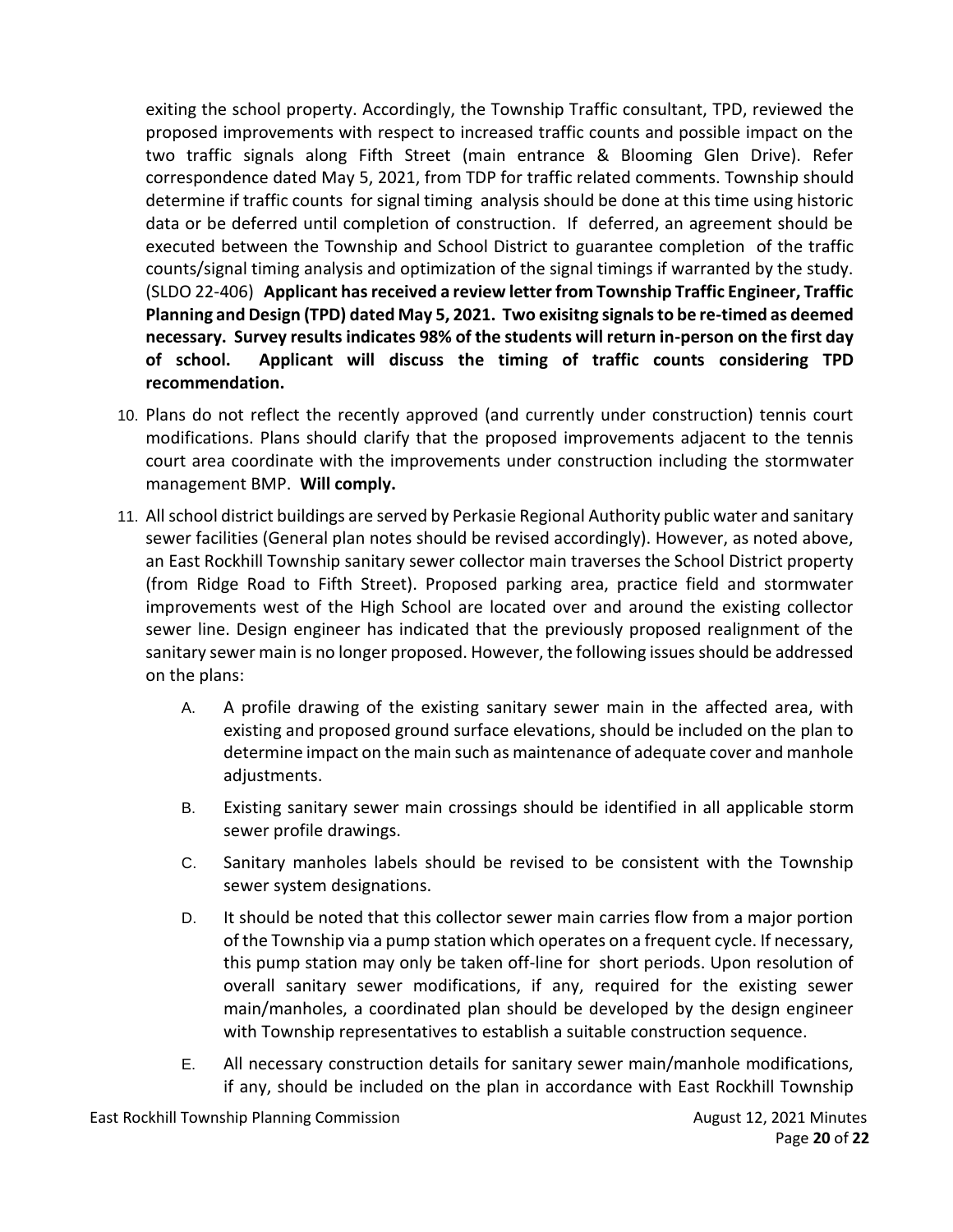### Sanitary Sewer Construction Standards.

# **Will comply.**

12. Parking area tree plantings are proposed around the new parking areas in a similar fashion to the original Land Development Plan tree requirements. Section 22-514 of the Land Development Ordinance was subsequently revised since the original plan approval, and now requires parking area plantings based on shading calculations. Shading calculations included on sheet 41 appear incorrect as 100% shading credit is utilized for all plantings. Shading should be based on tree placement. For example, perimeter trees would be given a credit of 50% and interior island trees would be given a credit of 100%. Calculations should be revised accordingly.

Plan notes indicate that it is not practical to install trees around the bus parking lot. It is proposed that these plantings be installed in alternate locations on the site. This office recommends that some plantings be installed above the proposed retaining wall along the bus parking expansion area as existing trees are required to be removed for construction. Township should determine if alternative planting locations are satisfactory.

# **Trees can be planted in other locations on the Site.**

- 13. Post Construction Stormwater Management Narrative and Calculations, dated May 17, 2021, latest revision date July 19, 2021, prepared by K&W was submitted with the plan. Several new water quality basins (BMPs) are proposed to be constructed near each proposed parking area. These BMPs will supplement the existing major stormwater management basins on the site. The report indicates that the peak rate of stormwater runoff from the overall site will be slightly reduced, and the locations of site discharge will remain unchanged. The following comments are made with respect to stormwater management design and should be addressed:
	- A. Correspondence dated July 19, 2021 from K&W includes requests for modification of storm sewer pipe diameter and material (refer enclosed copy). Minimum 18" diameter RCP storm sewer pipe is required pursuant to Section 26-319.3.B&C of the Stormwater Management Ordinance. All proposed pipe is specified as HDPE with a minimum diameter of 15". The Township has previously approved use of HDPE pipe for private facilities.
	- B. PCSM Narrative and Calculations must be signed and sealed by the responsible professional engineer. (SMO Section 26-320.1.J)
	- C. Previously executed stormwater management Operation and Maintenance agreement(s) for this site must be amended to address the proposed stormwater system modifications, in a form satisfactory to the Township Solicitor. (SMO Section 26-346)

### **Will comply.**

- 14. Verification of approval should be received in writing from Bucks County Conservation District (BCCD) for proposed erosion control measures and NPDES Permit Issuance. (SMO Section 26-
	- 321) **Will comply.**